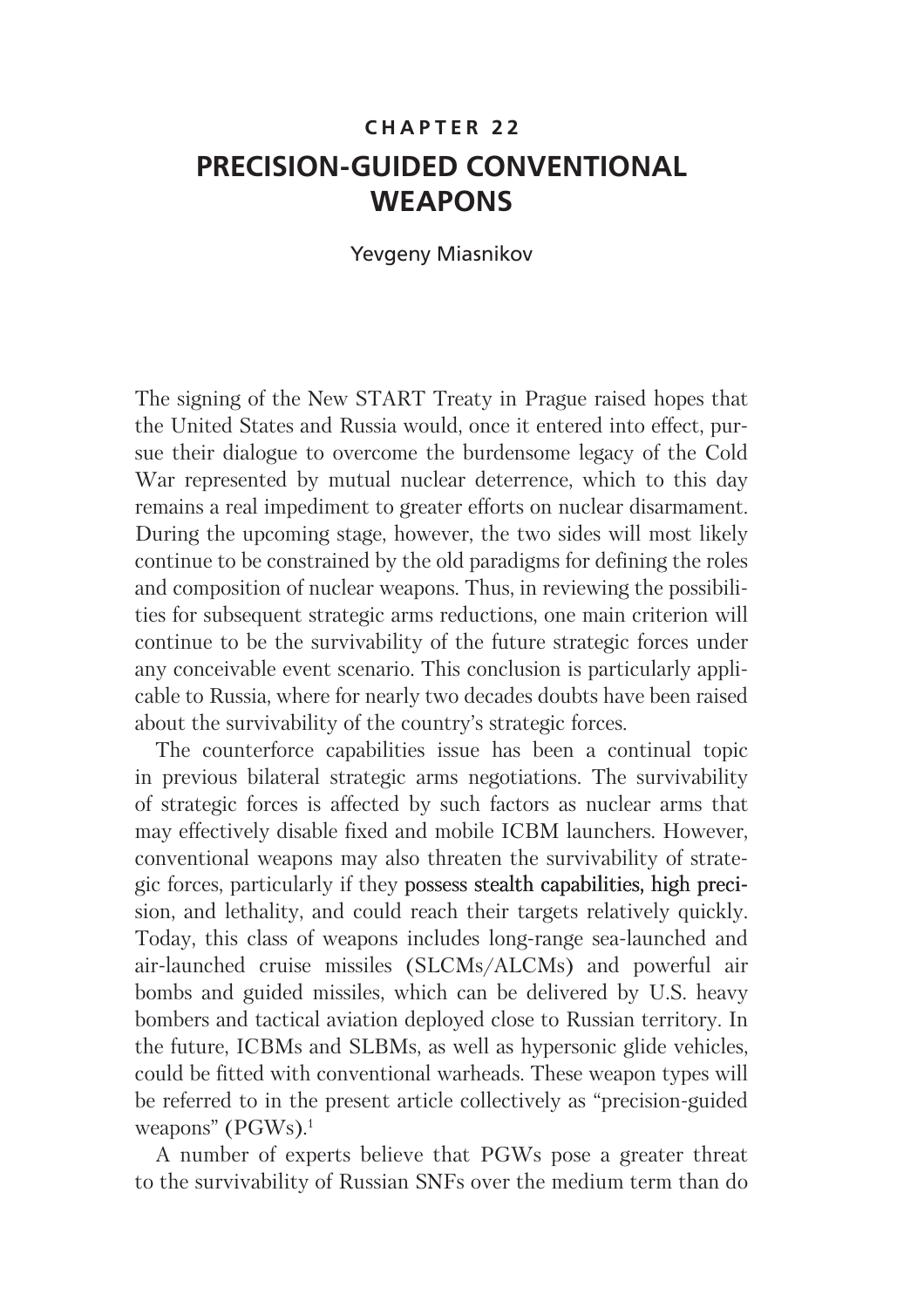ballistic missile defenses, since over this timeframe no technological breakthroughs are anticipated that could significantly improve the effectiveness of BMD against ICBMs, while at the same time the United States has already amassed a considerable counterforce capability for its PGWs, which in the future will only grow.<sup>2</sup>

The decisions currently being made by the United States with respect to the development of its armed forces have served only to reinforce Russia's concerns. Recent U.S. Department of Defense policy papers have emphasized the development of precision-guided weapons and their supporting information technology and infrastructure. U.S. military doctrine has also been gradually shifting from a reliance upon its nuclear arsenal to precision-guided conventional weapons.<sup>3</sup>

One rather striking example of this trend can be seen in the appearance of the Global Strike strategy, which provides for maintaining a capability to conduct rapid, remote high-precision strikes against remote targets anywhere on the globe.<sup>4</sup> Under this new concept, some strategic delivery systems have currently been reconfigured for "nonnuclear" missions. Programs for converting U.S. strategic bombers to such missions have existed since the 1990s. In 2008, work was completed on refitting four Ohio class nuclear-powered submarines to carry long-range SLCMs. Each submarine is capable of carrying up to 154 Tomahawk SLCMs. The stealth capabilities of the Ohio class submarines and the lack of reliable technical means for detecting SLBMs at launch or in flight, as well as the increased destructive capability of the prospective types of Tomahawk cruise missiles, suggest that even with conventional warheads, these systems may have a significant counterforce capability, and thus evoke natural concern among the Russian expert community.<sup>5</sup> The U.S. Navy and Air Force are currently carrying out scientific research projects aimed at developing effective conventional warheads to be used for arming strategic ballistic missiles, and only restrictions imposed by the U.S. Congress have prevented the full-scale deployment of such weapons.<sup>6</sup> According to documents published in February 2010 (the U.S. Defense Department's Ouadrennial Defense Review Report and the proposed annual Defense Department Budget for Fiscal Year 2011), this trend will accelerate.<sup>7</sup> The April 2010 Nuclear Posture Review Report also underscored the need to develop non-nuclear strategic weapons.<sup>8</sup>

In his well known policy address delivered in Prague on April 5, 2009, not long after he had assumed office, U.S. President Barack Obama announced that the goal of the United States was to free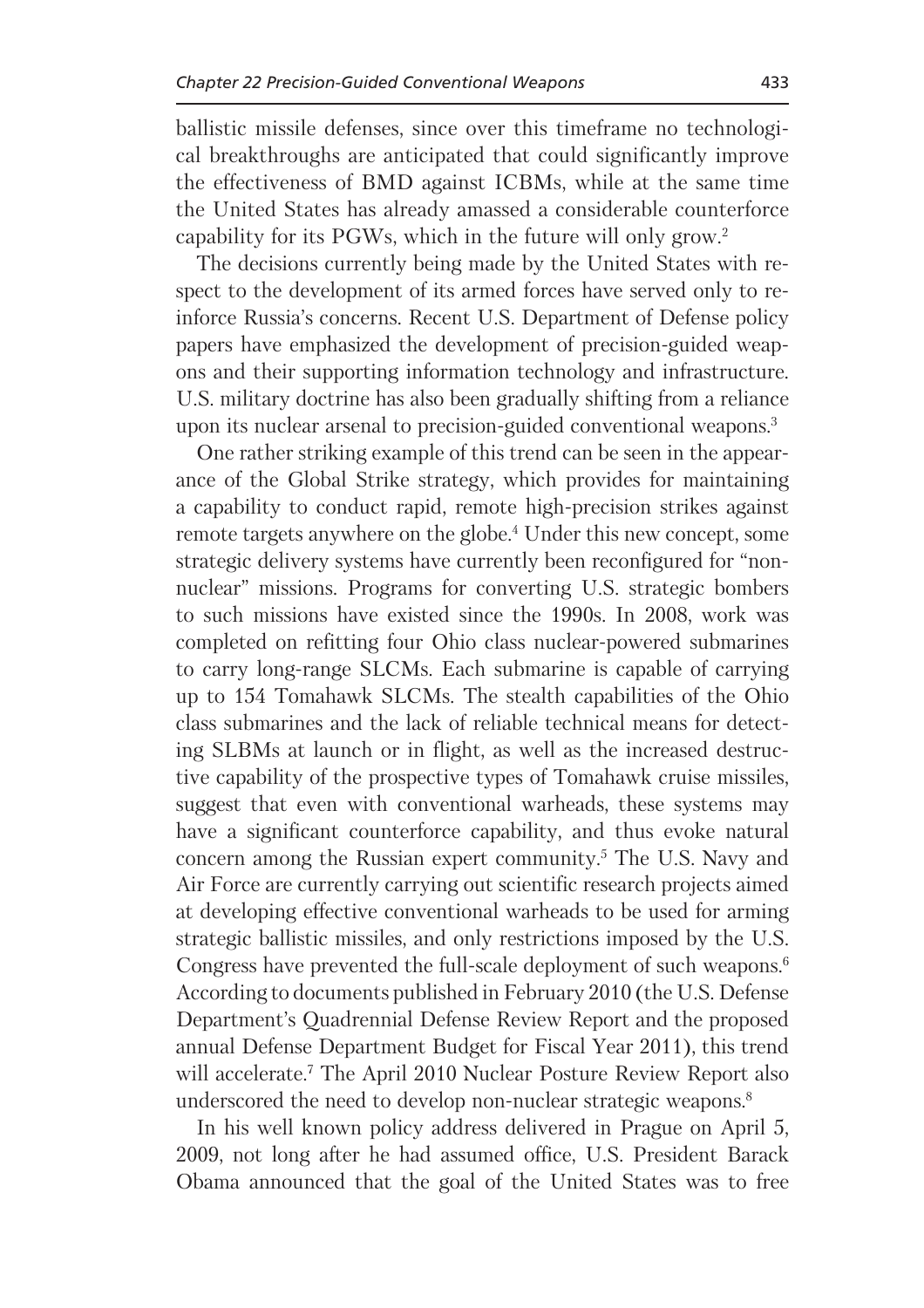the entire world of nuclear weapons. Many Russian experts interpreted this appeal as being nothing other than a U.S. attempt to secure strategic invulnerability for itself and to conduct a more aggressive foreign policy in light of the overwhelming conventional weapons superiority that the United States already enjoys over other nations.<sup>9</sup>

One of the most important tasks facing the Soviet Armed Forces since at least the early 1980s was to defend the nation's strategic forces against the threat of enemy attack involving conventional weapons delivered through the air and space.<sup>10</sup> Over recent years, such dangers have also been highlighted in documents that define the positions of the military and political leadership in the Russian government. Both the Russian National Security Strategy to 2020 and the Military Doctrine of the Russian Federation (approved in 2009) and 2010, respectively) identified deployment of strategic conventional precision-guided arms as one of the main military threats facing the Russian Federation, along with the development and deployment of strategic missile defenses and the militarization of space. At the same time, the Military Doctrine notes that one characteristic feature of contemporary military conflicts is a massive use of weapons and military equipment based on new physical principles that are comparable to nuclear weapons in terms of effectiveness.

# The Counterforce Capabilities and Development **Outlook of U.S. Precision-Guided Weapons**

In previous works, the author has examined in some detail the existing U.S. precision-guided weapons that might possess counterforce capabilities.<sup>11</sup> Such weapons systems would include a broad range of weapon types, from laser-guided bombs to long-range, air-launched and sea-launched cruise missiles, and could be delivered either by strategic delivery vehicles (such as heavy bombers or nuclear submarines) or non-strategic ones (tactical aviation and combat ships). As these assessments show, by 2015 the U.S. armed forces could potentially maintain some 130 delivery vehicles (B-2 and B-52 heavy bombers and nuclear-powered attack submarines armed with long-range SLCMs) capable of covert strikes. Overall, these systems could potentially deliver around 3,000 high-precision weapons to their targets. The potential range of PGW delivery vehicles capable of challenging Russia's strategic nuclear forces may very well increase by several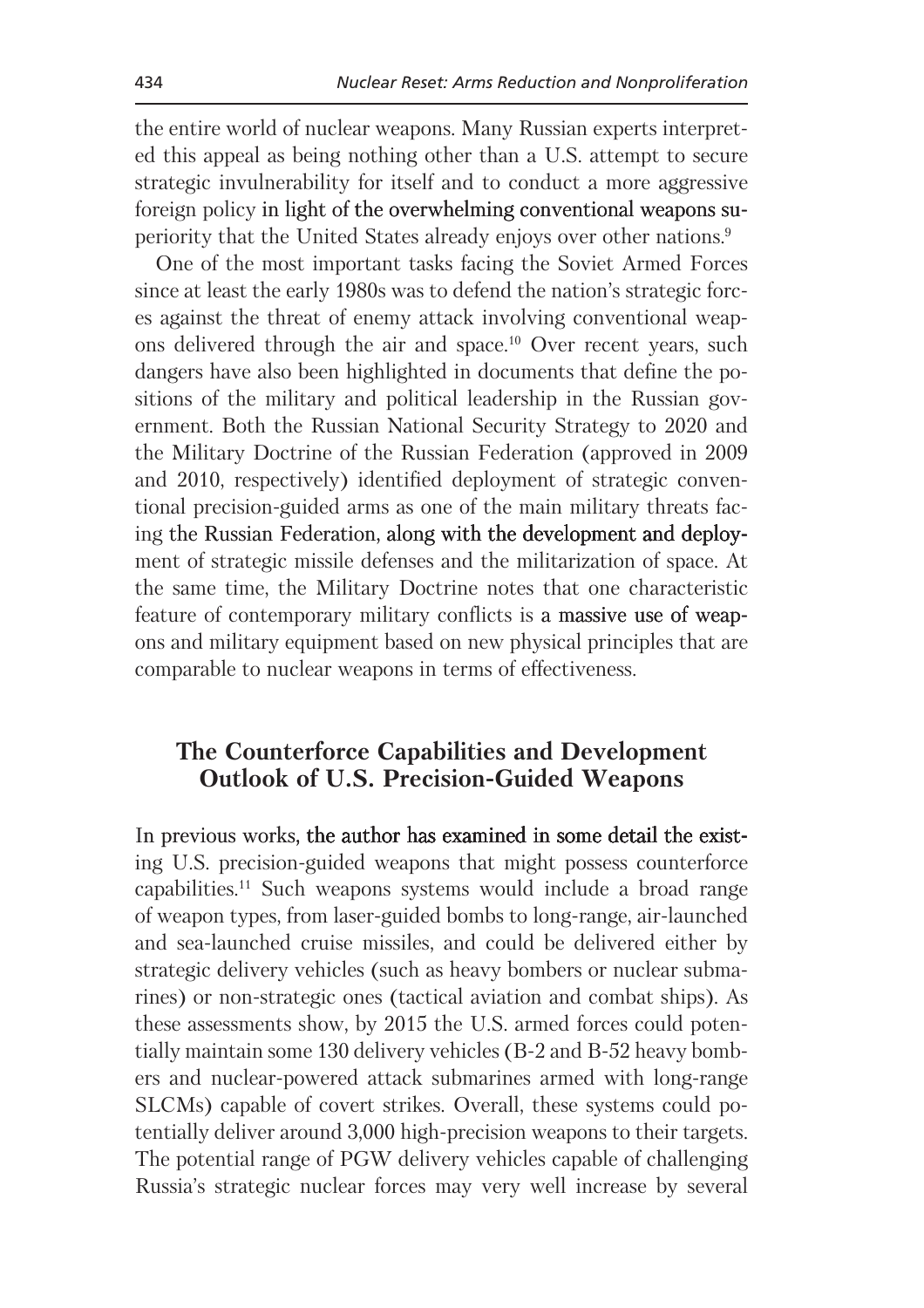fold in the future if Russia's air defense and antisubmarine capabilities should decline to a level that could allow an adversary to establish dominance over the air space or at sea near the country's borders. In such a case, Russia's strategic sites could also be subject to attack by B-1B strategic bombers, sea-launched SLCMs, U.S. naval carrier aviation, and NATO's tactical aviation (if based in the Baltic region or the Transcaucasus). Even B-1B strategic bombers alone would be capable of delivering some 1,600 PGWs to their targets.

A review of the U.S. Department of Defense's ongoing weapons development programs that are being conducted under the Global Strike strategy is presented below.

In October 2002, the U.S. Strategic Command (STRATCOM), which historically had only been involved in nuclear planning, merged with the U.S. Space Command (SPACECOM), with the resulting agency gaining much broader functions, including to maintain a capability of conducting rapid, remote high-precision kinetic (both conventionally armed and nuclear) and non-contact strikes (using space or information weaponry) against targets anywhere on the globe.<sup>12</sup> The Global Strike strategy was developed with this very mission in mind.

According to the Global Strike strategy, the United States could face an urgent need to launch a pre-emptive strike in order to quickly destroy a limited number of either stationary or mobile targets lying beyond the reach of forward deployed forces (regionally deployed Air Force and Navy tactical aircraft). For example, ICBMs and SLBMs could deliver their payloads nearly anywhere in the world within just 30 to 40 minutes. It would take substantially longer to plan and conduct such missions using tactical aircraft and would require the permission of neighboring states to overfly their territories. Moreover, tactical aircraft would also be vulnerable to the actions of the air defenses of the country under attack.

Potential targets that are usually mentioned for the systems being developed under the Global Strike strategy are anti-satellite and air defense systems, ballistic missiles, and sites containing weapons of mass destruction (WMDs), as well as such targets of strategic significance as the adversary's command structure.<sup>13</sup> This list of targets could also be expanded to include terrorist bases or stocks of WMDs or their delivery systems under their control.

It should further be noted that within the framework of the Global Strike strategy, the Pentagon is also considering using its non-nu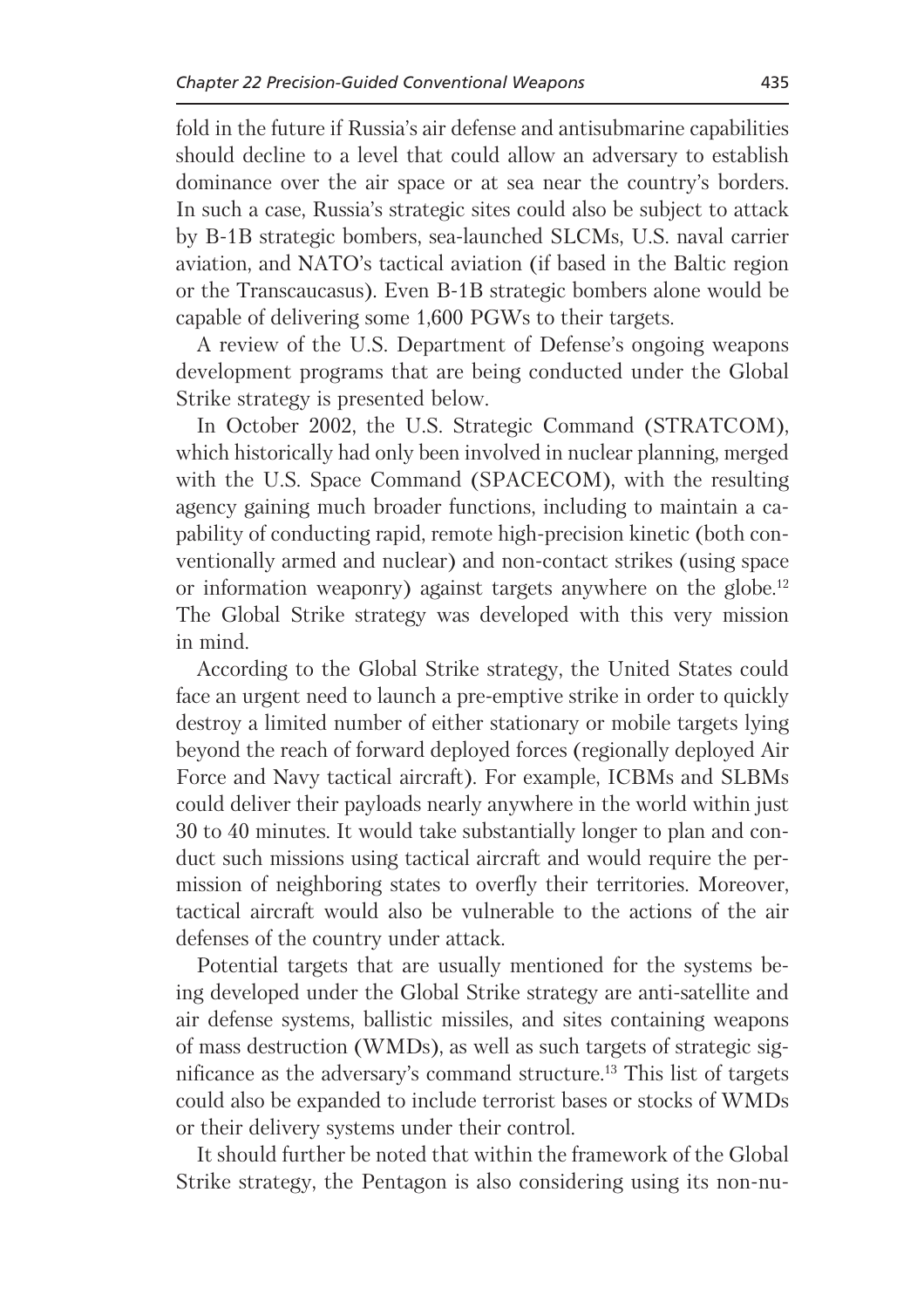clear capabilities against strategic targets that had previously been targeted by nuclear weapons.<sup>14</sup> The experts believe that between 10 and 30 percent of such targets could potentially be destroved through the use of non-nuclear strategic weapons.<sup>15</sup>

Implementation of the Global Strike strategy began in August 2004 with the approval by the chairman of the Joint Chiefs of Staff of CONPLAN 8022, which presented conceptual contingency plans for conducting preemptive attacks against targets of a likely opponent, with individual missions developed during the Global Lightning 06 strategic training exercises conducted in October 2005.<sup>16</sup>

In order to apply the goals of the Global Strike concept, strategic delivery vehicles are considered from the standpoint of both their current configuration and their potential new configuration (SLBMs) and ICBMs armed with non-nuclear warheads, CAV-type maneuverable hypersonic flight vehicles, and such non-kinetic weapons as lasers, high-power microwave weapons, and information warfare). The ballistic missiles currently in service in the United States are capable of delivering only nuclear warheads, which severely narrows the selection of potential scenarios available to Global Strike. For this reason, the strategic command structure over the past few years has lobbied for accelerating the development of conventional-type warheads that could be precisely delivered to remote targets using such systems as SLBMs, ICBMs, and hypersonic flight vehicles, a concept which has been named Prompt Global Strike (PGS). Over recent years, the development of this concept of PGS has been subjected to significant changes due both to delays in the scientific research and development work, and to Congressional unwillingness to fund the wide-scale production and deployment of such systems. On the whole, Congress has been receptive to the declared need for the military command to have the means to rapidly deliver non-nuclear strategic strikes in remote spots anywhere on the globe. However, programs dealing with the refit of ballistic missiles with non-nuclear warheads continue to encounter quite strong resistance from opponents, who argue that it would be difficult to distinguish between launches of ballistic missiles configured for non-nuclear warheads and launches of ballistic missiles armed with nuclear warheads, and that this could provoke other countries to respond with a nuclear strike. This would be particularly true for the non-nuclear SLBMs slated for deployment on strategic submarines that carry nuclear missiles as well. For this reason, Congress has thus far elected to continue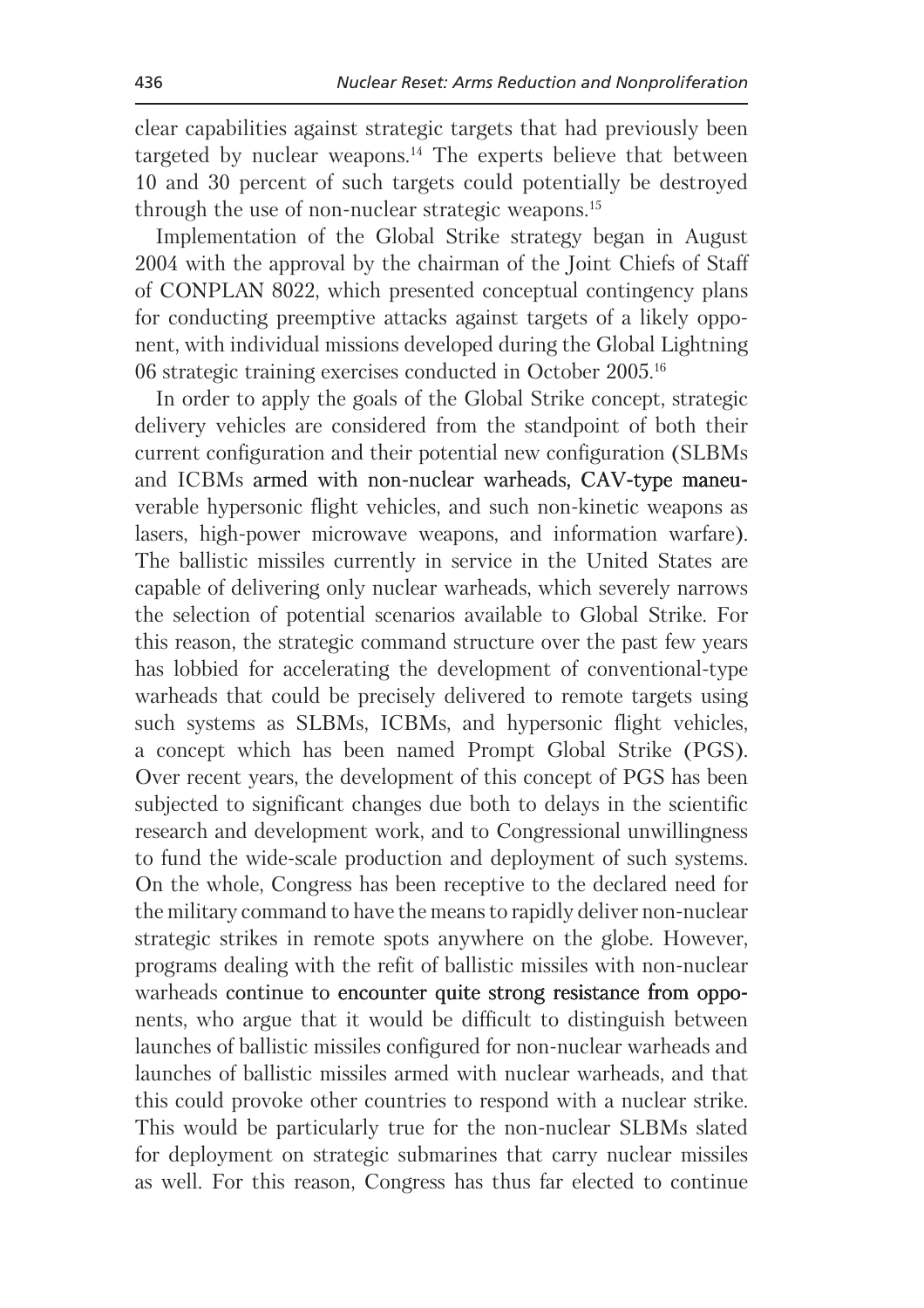financing the research programs while reducing funding for deployment preparation.

After the new U.S. administration announced its course to be toward the elimination of all nuclear weapons on the planet, the PGS concept gained new impetus for development. The Quadrennial Defense Review Report published in February 2010<sup>17</sup> placed an emphasis on continued development along PGS lines, although in contrast to the review of 2006 it did not spell out which particular strike forces would be deployed first. The Pentagon's research and development budget provides for major spending increases through 2015, which will nearly triple the program's current expenditures.

**Non-nuclear ICBMs.** For several years, the U.S. Air Force has been developing the concept of using ICBMs in non-nuclear configuration under the Conventional Strike Missile (CSM) program. Although initially not a priority compared to other PGS programs, by mid-2008 this program had come to the forefront.<sup>18</sup>

As a source of potential delivery vehicles, the plan also considered the option of deploying decommissioned Minuteman II and MX ICBMs, which in their non-nuclear configuration have been given the code names Minotaur II and Minotaur III, respectively.<sup>19</sup> Rather than deploying these missiles at existing ICBM bases, the plan would place them in undefended locations along the East and West Coasts,<sup>20</sup> such as Cape Canaveral Air Force Station in Florida or Vandenberg Air Force Base in California. This would enable the U.S. Air Force to meet several objectives simultaneously: to make launches of nonnuclear ICBMs clearly distinguishable from launches of ICBMs armed with nuclear warheads; to avoid having the separated stages of ICBMs fall onto Canadian or U.S. territory (as would happen if they were launched from current bases); to move ICBM deployment sites closer to their potential targets (particularly North Korea and Iran); and, to the extent possible, to avoid having the missiles overfly Russia or China on the way to their targets.

Among the advantages of using ICBMs for PGS operations compared to SLBMs is their greater level of command expeditiousness in executing orders to attack. In contrast to SLBMs, the MX ICBMs are able to carry larger payloads.<sup>21</sup> Also, basing "conventional" ICBMs separately from ICBMs armed with nuclear warheads would theoretically make it feasible to differentiate between launches of such missiles, which would not be possible for missiles launched from submarines.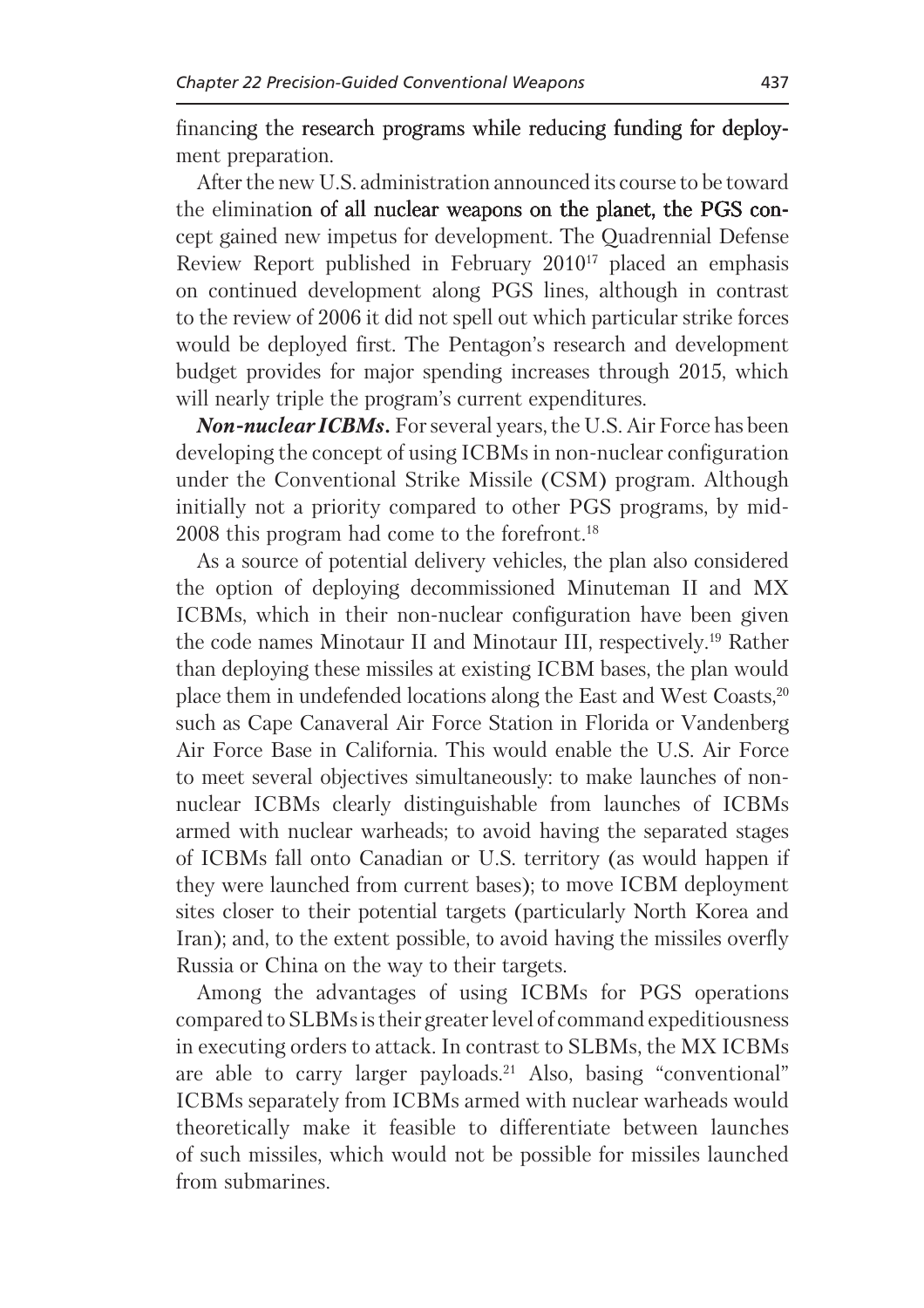By early 2009, consideration centered on three alternative weapons configurations for the intercontinental CSMs that could be implemented over the short term.<sup>22</sup> The first version, proposed by Textron Systems, was the modular BLU-108 consisting of 10 cartridges, each of which would contain four further shaped-charge smart Skeet submunitions. The second option, named "Rods from God," was proposed by Sandia National Laboratory and involved the use of highmass, high-density metal rods of tungsten or uranium possessing great kinetic potential. Each warhead delivered by an ICBM would contain several such rods, which would be released upon reentry into the denser layers of the atmosphere to carpet the target area. The third option, called "Hell Storm," was proposed by Lawrence Livermore National Laboratory and involved warheads containing earth-penetrating elements. In 2008, the Johns Hopkins University Applied Physics Laboratory signed a contract with the Department of Defense to evaluate the effectiveness of each of the three warhead designs for Global Strike operations. Nevertheless, the proposal from Lawrence Livermore National Laboratory has been slated for flight testing and effectiveness evaluation beginning in 2010 or 2011. The U.S. Air Force had planned to begin deploying intercontinental CSMs no later than 2015,<sup>23</sup> although experts have admitted that this might not happen before  $2017.^{24}$ 

**Hypersonic Glide Vehicles.** In the more distant future, ICBMs may also deliver the highly maneuverable guided hypersonic glider (engineless) vehicles known as the Common Aero Vehicle (CAV), first developed in 2002 under the U.S. FALCON (Force Application and Launch from Continental U.S.) program jointly by the U.S. Air Force and the DARPA agency. The CAV would be able to alter its flight path perpendicularly to its ballistic trajectory by as much as 5,500 kilometers and would carry a weapons load of around 450 kilograms. In particular, they are expected to be able to carry modular warheads with self-guided elements (such as the BLU-108) or penetrating projectiles able to destroy targets deep underground due to their high speed (up to 1.2 kilometers per second at impact) with earth). $25$ 

When it passed the 2005 budget, the U.S. Congress prohibited any further research into the project (in either its nuclear or conventional configurations) until measures are adopted to remove any potential misinterpretation by third countries of a CAV attack. The Congress also prohibited any testing or research activities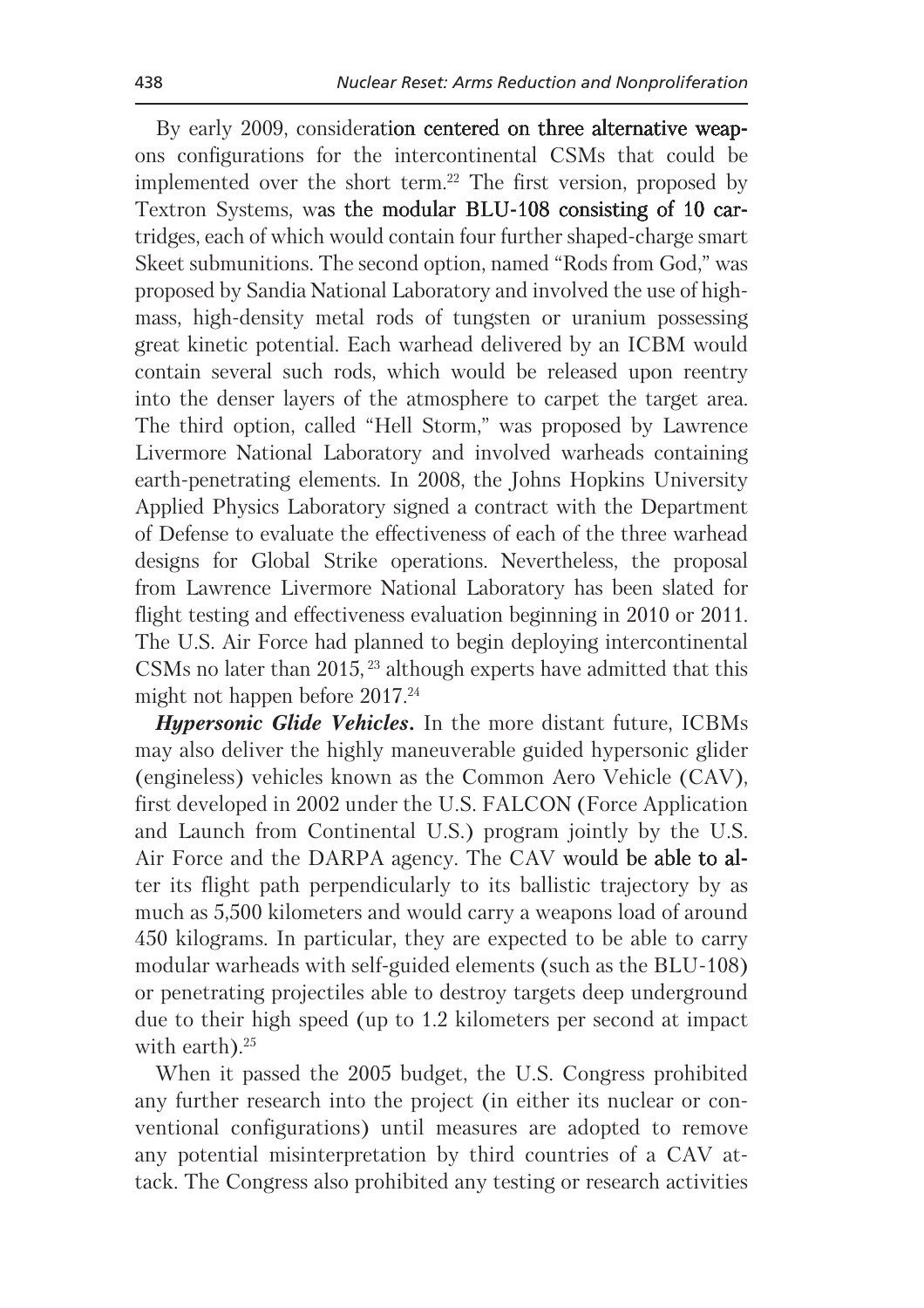related to the vehicle's potential deployment on ICBMs or SLBMs. This required structural changes, as well as a name change, from the CAV to the Hypersonic Glide Vehicle (HGV).

The project is currently at the stage of completing preparations for test launching the two HTV-2 hypersonic test vehicle prototypes aboard Minotaur IV Lite boosters at Vandenberg Space Launch Complex. The glider vehicles must be able to travel at over 15 to 20 times the speed of sound and reenter the atmosphere at altitudes of 50 to 70 kilometers. These experiments are intended to check the durability of the vehicle's thermal insulation, as well as the reliability of the navigation and guidance systems during prolonged hypersonic flight. For the first flight, the hypersonic vehicle (the HTV-2A) "will fly essentially straight downrange, while HTV-2B will travel along more of a curved trajectory to test the vehicle's ability to maneuver significantly cross range."26 The HTV-2 tests have been delayed repeatedly; as of February 2010 they were scheduled for the third quarter of fiscal year 2010 and the second quarter of fiscal year 2011, respectively.<sup>27</sup> In June 2008, Lockheed Martin signed a contract to modify the HTV-2 to equip it with a warhead. The modified vehicle is due to undergo testing in  $2012^{28}$ 

In parallel with the Hypersonic Glide Vehicle project, research and development is also being pursued on the Advanced Hypersonic Weapon (AHW) program, which is also intended to create a hypersonic glide vehicle able to deliver payloads of up to 450 kilograms over intercontinental distances. This project is a joint effort by the U.S. Army and Sandia National Laboratory, and it is seen as being a fallback option with regard to the HGV. It is anticipated that the glider would be launched from forward positions (Guam or Diego Garcia) using launch boosters developed by Orbital Sciences Corporation for its GBI (ground-based interceptor). Since the ICBM together with the hypersonic vehicle it would carry would weigh only about 20 tons, it is believed that they could be transported by air.<sup>29</sup> Testing on the AHW prototype has been scheduled for the third quarter of fiscal year 2011. This vehicle will be launched from the Kauai Test Facility in Hawaii on a STARS booster, such as has already been used to launch the target missiles for the Missile Defense Agency's GBI interceptor missile tests.<sup>30</sup>

**Non-nuclear SLBMs.** The United States has been interested in arming its SLBMs with conventional warheads to destroy hard and deeply buried targets since the 1990s, when it concluded that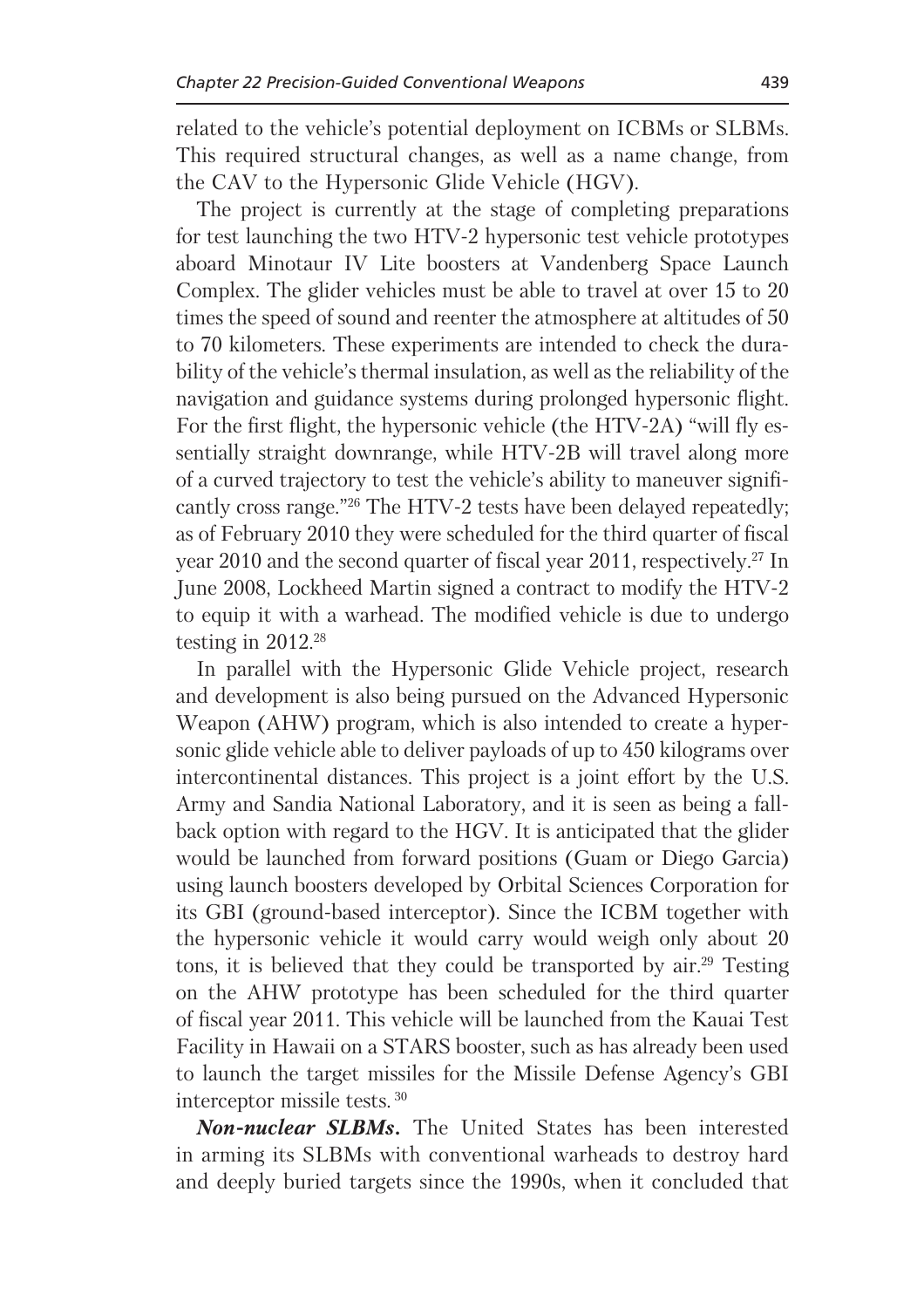the delivery accuracy needed to be much greater in order for them to be effective.<sup>31</sup> The draft U.S. Department of Defense budget for fiscal year 2003 submitted to Congress for approval included the Enhanced Effectiveness (E2) Initiative, which was expected to be conducted over three years, culminating in early 2007 with full-scale flight testing. However, in both 2003 and 2004 Congress refused to allocate funds for the program, and the Navy subsequently dropped it from its budget request, although Lockheed Martin has continued the research at its own expense.

E2 had been designed to combine the existing inertial guidance system of the Mk4 warhead with a system for adjusting the flight path based upon data received from satellite radionavigation global positioning system (GPS) technologies to achieve a delivery accuracy for the Mk4 of up to 10 meters for stationary targets.<sup>32</sup> Other data suggest that this research program pursued more modest purposes: to expand the spectrum of missions available to the W76 nuclear warhead by improving its accuracy.<sup>33</sup> As part of this research, Lockheed Martin carried out two flight tests using the Trident SLBM. During the experiment conducted in 2002, the practical possibility of improving delivery accuracy through aerodynamic steering during its reentry into the atmosphere was demonstrated. According to a company representative, the second experiment, conducted in early 2005, showed that it was possible not only to steer toward a target with improved accuracy, but also to slow the warhead down and "control the impact conditions."34

The U.S. 2006 Ouadrennial Defense Review set a deadline of two years to equip the Trident SLBM with conventional warheads.<sup>35</sup> That same year, the U.S. administration included the corresponding Conventional Trident Modification (CTM) program in its draft budget for 2007, designed to arm two of the 24 SLBMs carried by each ballistic missile submarine with non-nuclear warheads. Under the Navy's plan, each "conventional" Trident would carry up to four modified non-nuclear Mk4 warheads.<sup>36</sup> Two types of non-nuclear warheads would be developed. One type would be a metal slug that would land with such tremendous force it could smash a building. The other type of warhead would be a flechette bomb, which would disperse tungsten rods to destroy mobile vehicles and less well-protected targets over a broader area.<sup>37</sup>

Advocates of fitting SLBMs with non-nuclear warheads have cited a number of advantages over ground-based ICBMs:<sup>38</sup>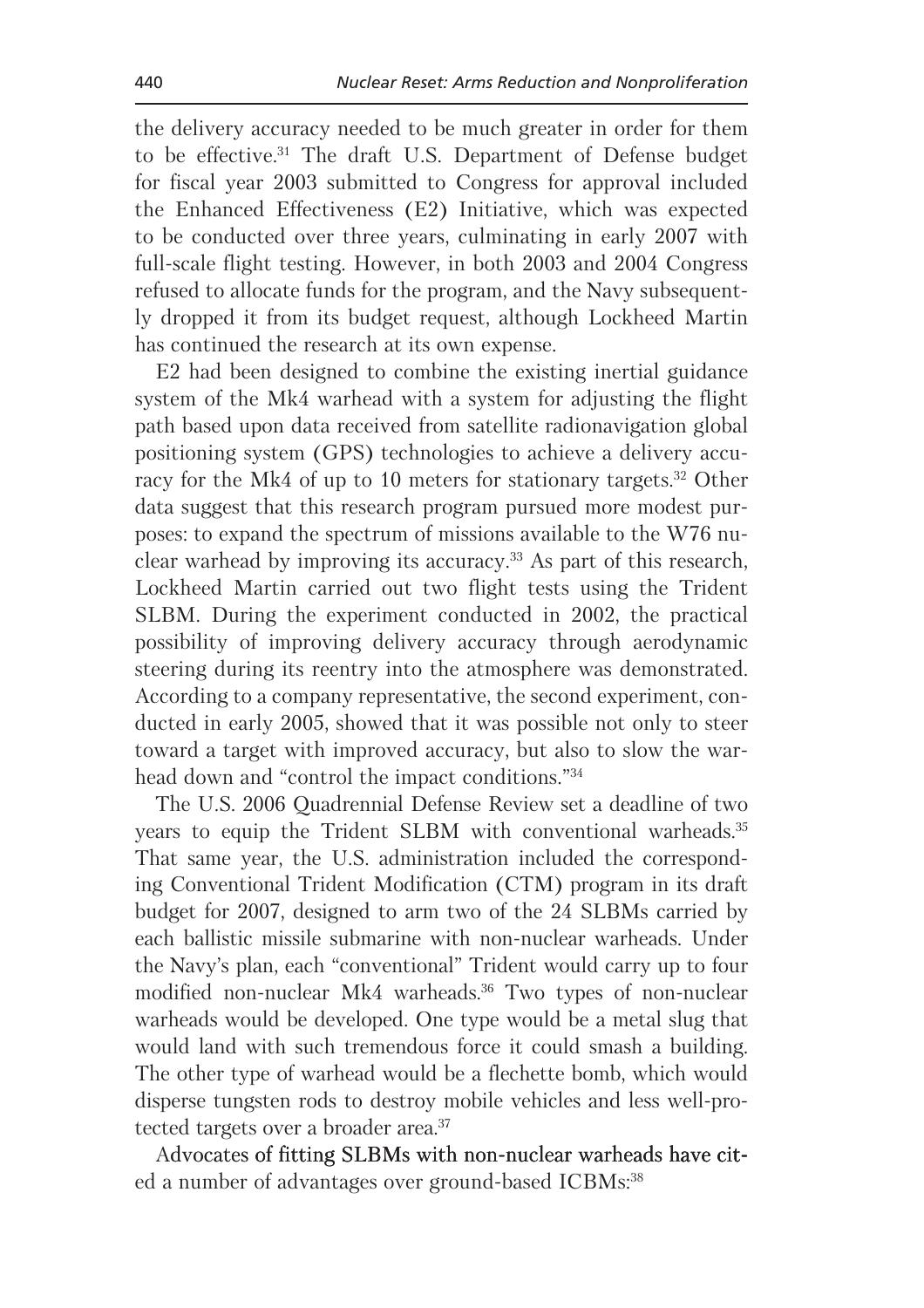- SLBMs can be deployed closer to their potential targets than ICBMs, thus reducing flight time;
- unlike the ICBM, SLBM flight paths can be chosen in such  $\bullet$ a way as to preclude overflying the territory of countries for which such launches could be of concern or even provoke an untoward response. In particular, in an attack against potential targets in North Korea or Iran, land-based ICBMs launched from their current locations of deployment would inevitably fly over Russian territory;
- the relative flexibility of SLBMs in the selection of an op- $\bullet$ timal flight path also makes it possible to minimize or even altogether exclude incidental damage associated with spent missile stages falling in third countries;
- the Trident enhanced effectiveness program has been developed in more technical detail than the similar program for the Minuteman ICBM; thus, results could be expected more rapidly;
- unlike Minuteman ICBMs, Trident II SLBMs continue  $\bullet$ to be mass produced; thus, their modification would involve lower costs.

One central technical issue that has continued to complicate the use of ballistic missiles is the need for greater accuracy in delivering conventional warheads to target. According to experts, the existing inertial guidance systems of the Trident II missile can provide a circular error probable (CEP) of up to 50 meters, $39$  which elicits some doubt. Although accuracy of this degree might be adequate for neutralizing soft targets over wide areas or carrying out strikes using non-kinetic weapons, it would need to be enhanced by an order of magnitude in order to attack individual targets, especially deeply buried hard targets.<sup>40</sup> The accuracy of warheads delivered by missile can be improved using a GPS signal during the terminal flight phase to make corrections to the flight trajectory, and this was the way the problem had been posed to developers.<sup>41</sup> However, the trajectory correction method suffers from a fundamental drawback in use. During reentry and braking, the reentry vehicle carrying the warhead is enveloped in a layer of high-temperature plasma that completely blocks GPS radio signals. How close U.S. developers have come to solving this problem is difficult to say. According to U.S. Strategic Command Chief General Cartwright, the accuracy achieved during test launches of ballistic missiles has been five meters.<sup>42</sup> These figures would most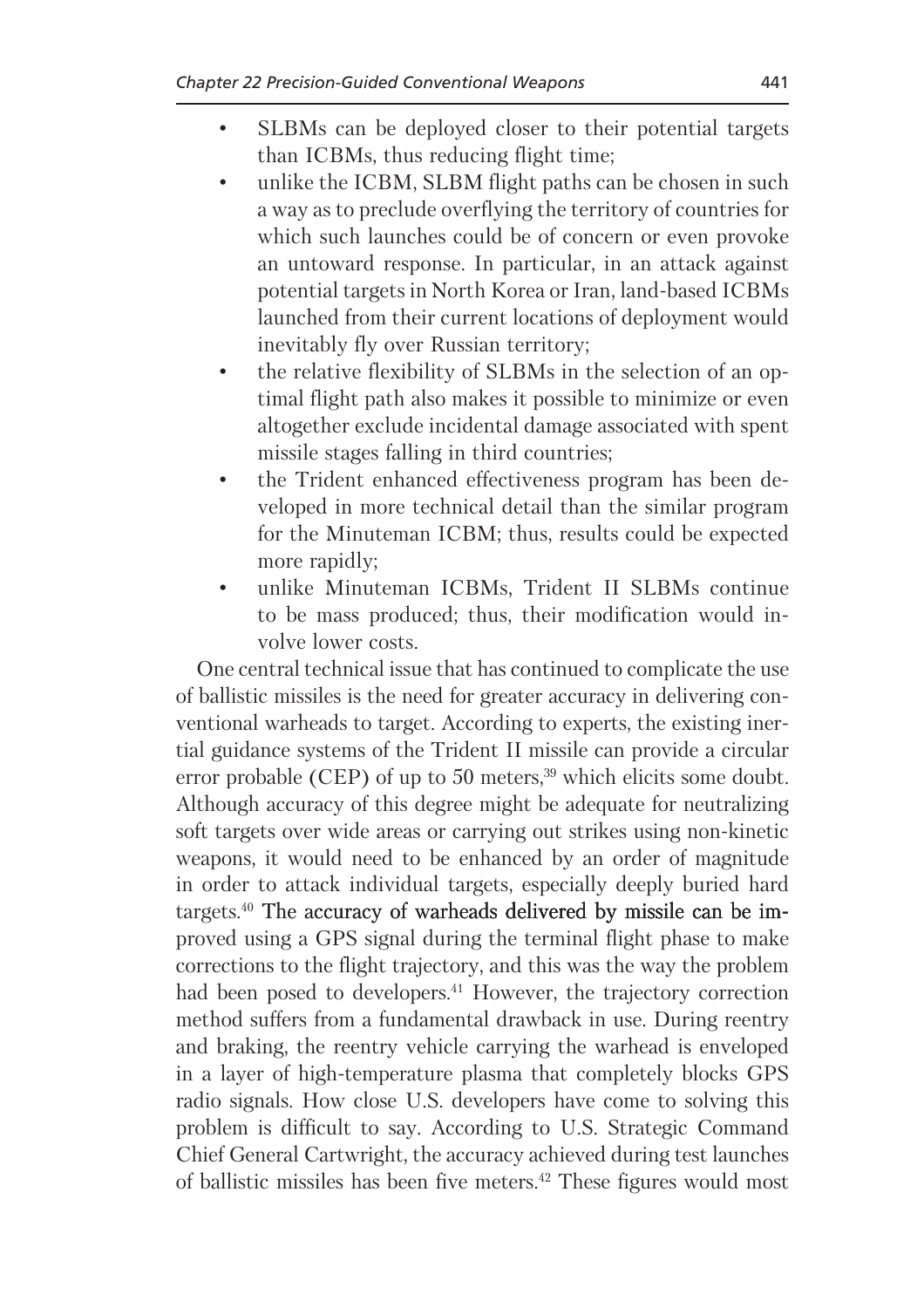likely only apply to short-range tests, where the speed of the warhead at reentry is relatively low and the portion of the flight path over which GPS signals are inaccessible is correspondingly short. A statement made by one of the participants in the March 2005 Trident II test launch indirectly confirmed this suspicion by reporting that the warhead had been receiving GPS signals throughout its flight path. It is known that the flat trajectory flown during this experiment was at a record low altitude for this type of SLBM (only 2.200) kilometers) and flight time from launch to warhead impact was 12 to 13 minutes. $43$ 

Although the Conventional Trident Modification Program had been a top priority for the U.S. Department of Defense for a rather prolonged period, the U.S. Congress had steadfastly refused to fund the plan fully. Nevertheless, the idea of equipping SLBMs with conventional warheads continues to be discussed. In particular, the National Research Council, which had been created to evaluate potential Prompt Global Strike options, concluded that the Trident Modification Program had advantages over the other alternatives in its speed of implementation, financial cost, technical risks, and needed changes to the military doctrine.<sup>44</sup> Scientific research to enhance the accuracy of the conventional warheads for the Trident SLBM has continued in recent years, in spite of Congressional objections. The Life Extension Test Bed-2 (LETB-2) flight testing conducted in early September 2009<sup>45</sup> will be continued at the end of 2012 or early 2013. Although in its 2011 draft budget request the Department of Defense did not seek funding for the Trident Modification Program, the U.S. military command still intends to proceed with research to develop conventionally armed SLBMs.<sup>46</sup>

**Funding of PGS Programs.** Before 2007, all development of ballistic missiles and hypersonic glide vehicles with non-nuclear warheads was funded through various individual Navy and Air Force programs (including the CTM and the HGV).<sup>47</sup> The Pentagon requested around \$208 million for these programs in its draft budget for fiscal year 2008. During discussions on the budget, Congress decided to create a separate integrated PGS program that would have coordinated the development of all PGS kinetic weapons and allocated about \$100 million for this task in 2008. At the same time, however, Congress also eliminated all funds that had been requested for the CTM program (\$126.4 million). The allocated money had been intended to fund research and development for the HGV and CSM prototypes and preparations for their flight testing. In addi-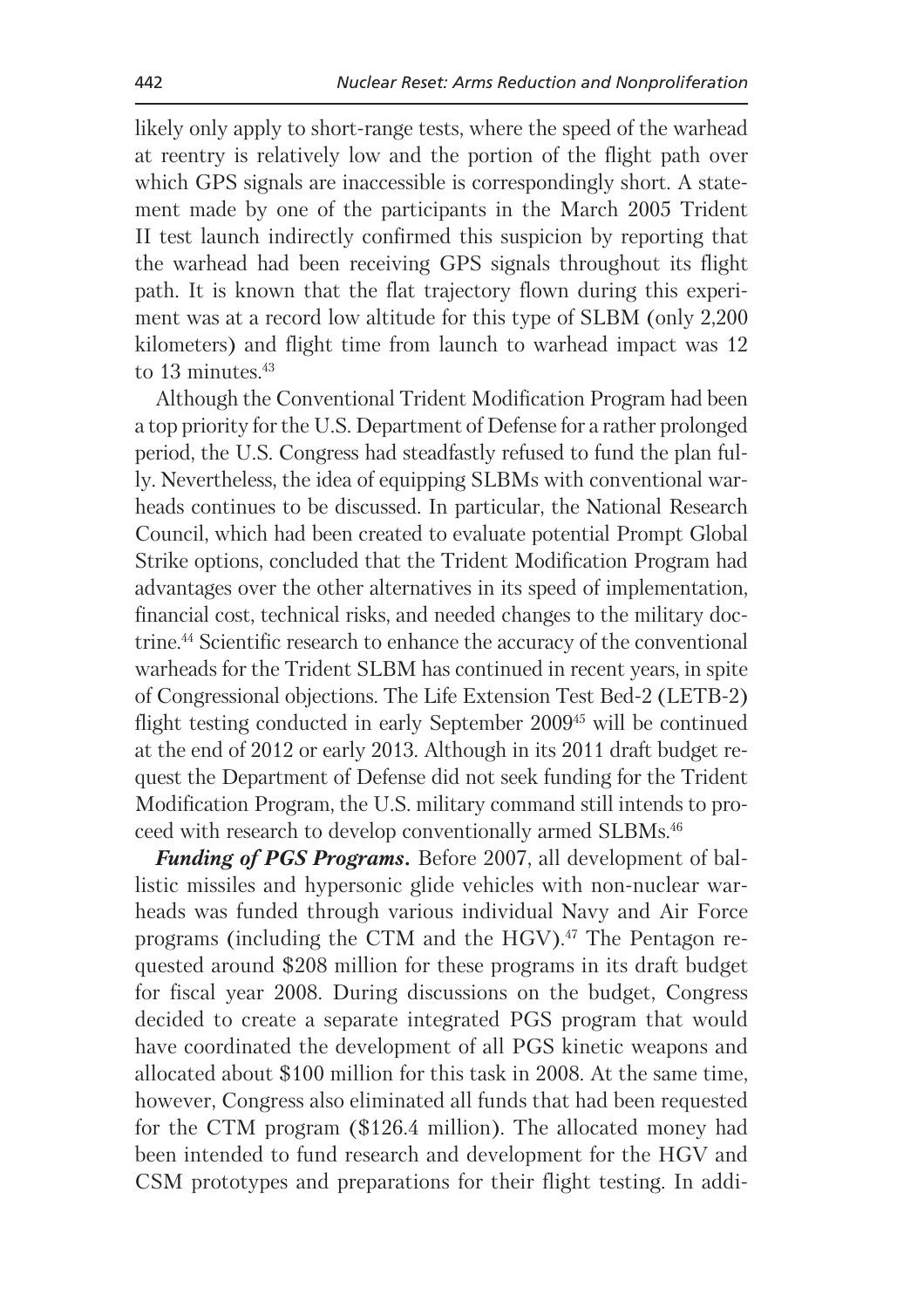tion, under the new program funds were allocated for the development of alternative options to support the Navy's research. In its draft budget for fiscal year 2009 the Pentagon requested \$117.6 million for PGS, but Congress approved only \$69.9 million, refusing to fund the development of a conventional warhead for the Medium Lift Reentry Body (MLRB) vehicle and flight testing of the maneuverable LETB-2 warhead. Moreover, Congress required that no less than a quarter of the allocated funds (\$19 million) be used to fund the joint U.S. Army-Sandia National Laboratory Advanced Hypersonic Weapon (AHW) program. The draft 2010 budget provided \$166.9 million for the PGS program, which was approved by lawmakers in essentially full measure.

In February 2010, the U.S. Department of Defense published its draft budget for fiscal year 2011, which indicated that it was requesting \$239.9 million for the PGS program.<sup>48</sup> These funds were planned for the following uses in 2011:

- continuation of the HGW program  $-$  \$136.6 million;
- $\bullet$ continuation of the AHW program  $-$  \$69 million;
- preparation of test facilities at Vandenberg Air Force Base  $-$  \$24 million; and
- further development of the Prompt Global Strike strat- $\bullet$  $\text{egy}$  – \$10.3 million.

In the future, the Pentagon plans to substantially increase spending on this budget item. According to a most recent document, \$238.5 million will be requested for the PGS program in 2012, \$274 million in 2013, \$374 million in 2014, and \$574.6 million in 2015. Curiously, the draft 2009 budget had indicated a much more modest spending level on PGS: \$112 million in 2011, \$81 million in 2012, and \$82.3 million in 2013.<sup>49</sup> This apparently indicates that the U.S. Department of Defense expects to successfully conclude PGS research and development and begin deployment of strategic weapons armed with non-nuclear warheads.

# The Counterforce Potential of PGWs: What the Foreign Experts Think

By contrast with the Russian experts, only a few of their American colleagues share the view that conventional weapons must be taken into consideration in future reductions of strategic offensive weap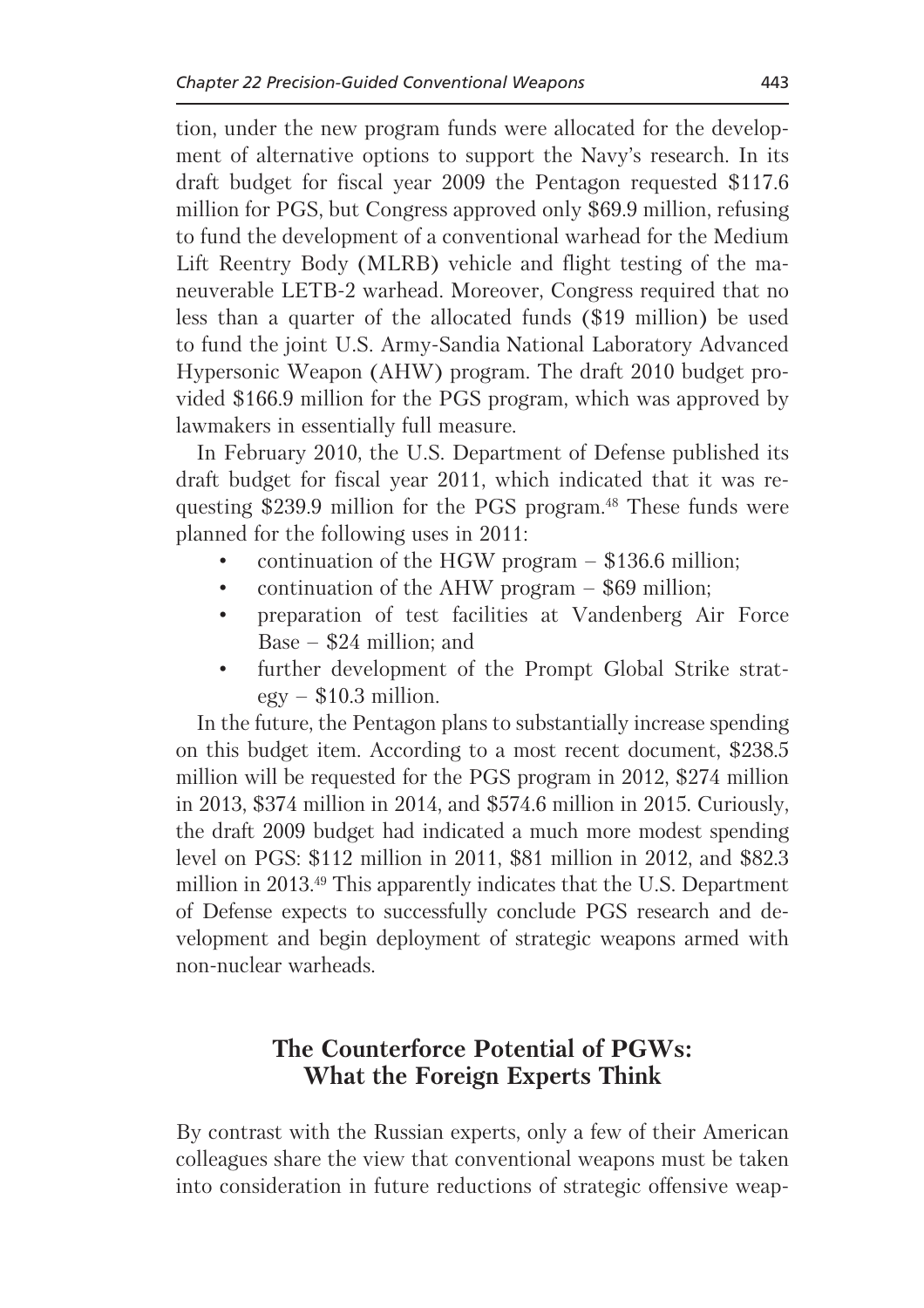ons. This can be partially explained by the fact that over the past twenty years there has been no discussion in the United States on the issue of the survivability of strategic nuclear forces. There was a common perception that the U.S. strategic forces were survivable, simply because strategic submarines are invulnerable. For this reason, Russian concerns have frequently not been fully comprehended in the United States. Nevertheless, it must be noted that there have been a number of papers published in recent years by U.S. experts in which they have attempted to quantify the counterforce capabilities of certain PGWs.

In particular, Dennis Gormley examined the threat posed to silobased ICBMs by the Tomahawk missile,<sup>50</sup> admitting that neither Russia nor the United States have the kind of air defense systems that would allow them to reliably detect such missiles at launch from a submarine or in flight. Nevertheless, he concluded that Tomahawk cruise missiles do not represent a threat to silo launchers for two reasons: the warheads that the Tomahawk delivers are incapable of effectively disabling silo launchers; and the range of the cruise missiles is too short to attack all missiles in silo launchers deployed within the borders of the Russian Federation.

While it is possible to agree with Gormley's conclusion that highexplosive blast fragmentation or combined effects submunitions pose no threat to silo launchers, the paper does not mention the fact that the U.S. Navy is currently pursuing the Joint Multi-Effects Warhead System (JMEWS) program aimed at developing a tandem shaped charge warhead for the Tomahawk sea-launched cruise missile.<sup>51</sup> Although the warheads of guided anti-tank missiles based upon this principle weigh only a few kilograms, they are capable of penetrating armor that is more than a meter thick. Although publically available documents say little about the destructive power of large shaped charge effect weapons, it is known that they are being developed. In particular, Lawrence Livermore National Laboratory successfully tested a fairly large shaped charge warhead in 1997 that was able to punch a  $3.4$  meter-long hole in armor plate.<sup>52</sup>

In defending his conclusion that conventional Tomahawk cruise missiles would be technically unsuitable for use in a first strike against Russian land-based missiles, Gormley also asserted that the 2,500 kilometer maximum range of these missiles would allow them to reach only nine of the 14 Russian ICBM deployment ar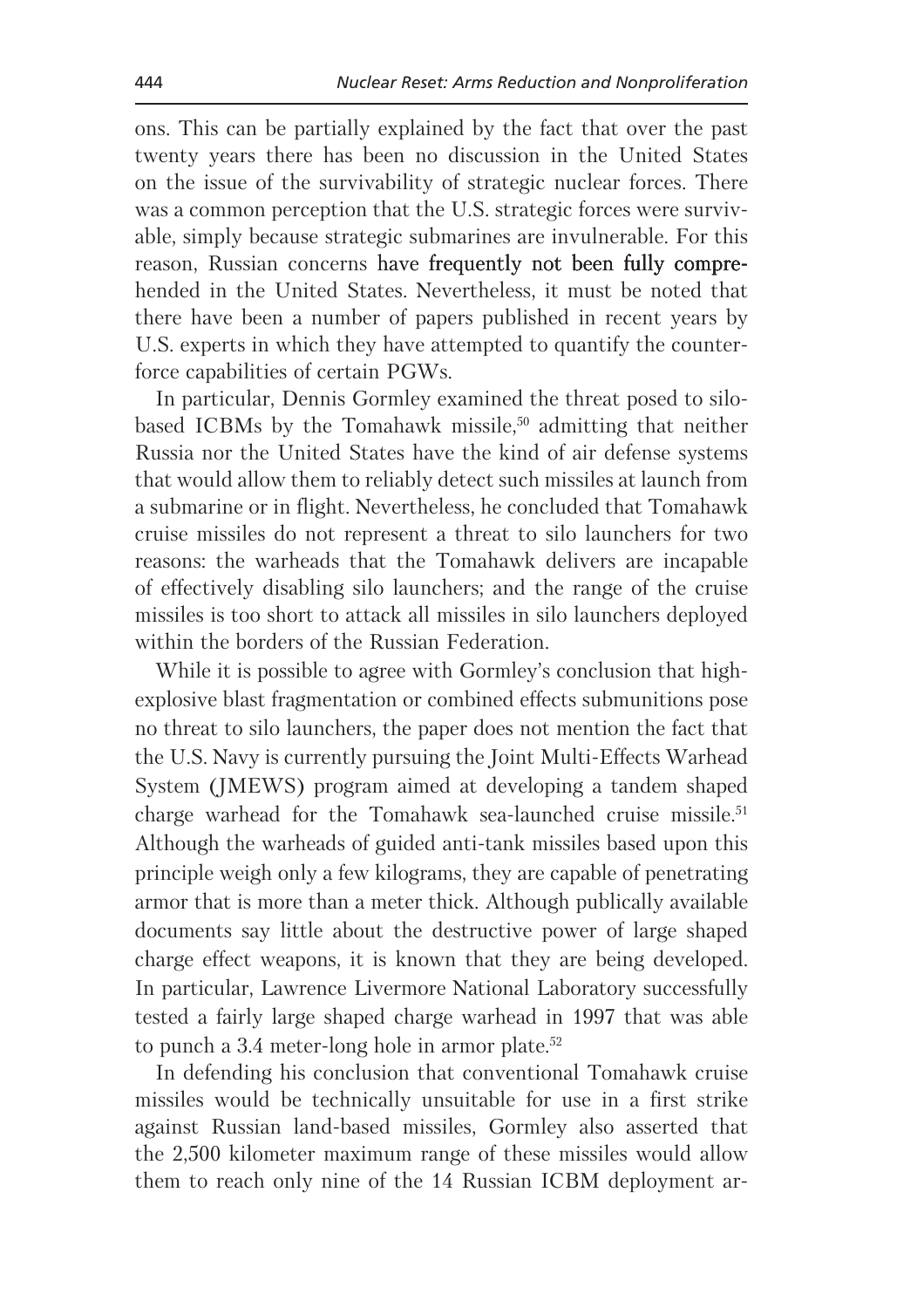eas (see Figure 2). At the same time, the author made the assumption that the Ohio class nuclear submarines carrying cruise missiles would remain confined to an area just outside the 200-mile exclusive economic zone of any of the region's nations.

The reliable detection of modern strategic nuclear submarines, particularly in shallow waters, represents a fundamentally complex problem.<sup>53</sup> It is interesting that the Soviet Navy, the second largest in the world, has never had the ability to reliably monitor its underwater environment under any weather conditions, even within the 12-mile zone, as evidenced by the numerous collisions between submarines. Over the past two decades, the Russian Navy has not improved its effectiveness in controlling the situation under the sea surface. Thus, the assumption that a disarming strike against Russian ICBM deployment sites would come from beyond the 200-mile limit is not completely convincing. In fact, considering the actual state of affairs when it comes to Russian capabilities in defending against Ohio class submarines carrying cruise missiles, the opposite is more likely: the Russian military would be more concerned about an SLCM strike coming from a minimal distance from shore. Possible launch areas for such cruise missiles are shown in Figure 3 (areas of reach are denoted with lines), which clearly demonstrates that a missile having a range of 2,500 kilometers could reach all of its potential targets.

It should also be pointed out that the flight range of a sea-launched cruise missile will depend upon the weight of its payload and its flight mode. Russian experts estimate the maximum range of a prospective advanced Tomahawk cruise missile at 2,900 kilometers.<sup>54</sup> Moreover, estimates made in the early 1990s for nuclear-armed Tomahawk cruise missiles suggest that they would be able to reach much farther.<sup>55</sup>

A recently published paper by Kier Lieber and Daryl Press<sup>56</sup> evaluated the effectiveness of the GBU-32 guided air bomb<sup>57</sup> armed with BLU-109 penetrating warheads in attacking ICBM silos. The BLU-109 penetrator is a concrete-piercing projectile weighing about one ton in a high-strength steel case filled with 243 kilograms of the AFX 70B explosive.<sup>58</sup> The authors considered a scenario in which the bombs would be delivered to their targets aboard B-2 strategic bombers, which are difficult to detect by radar. Although Lieber and Press concluded that a direct hit by such a bomb on the cover of a missile silo would be able to disable it, the arguments used to support their case can hardly be considered technically valid. The problem is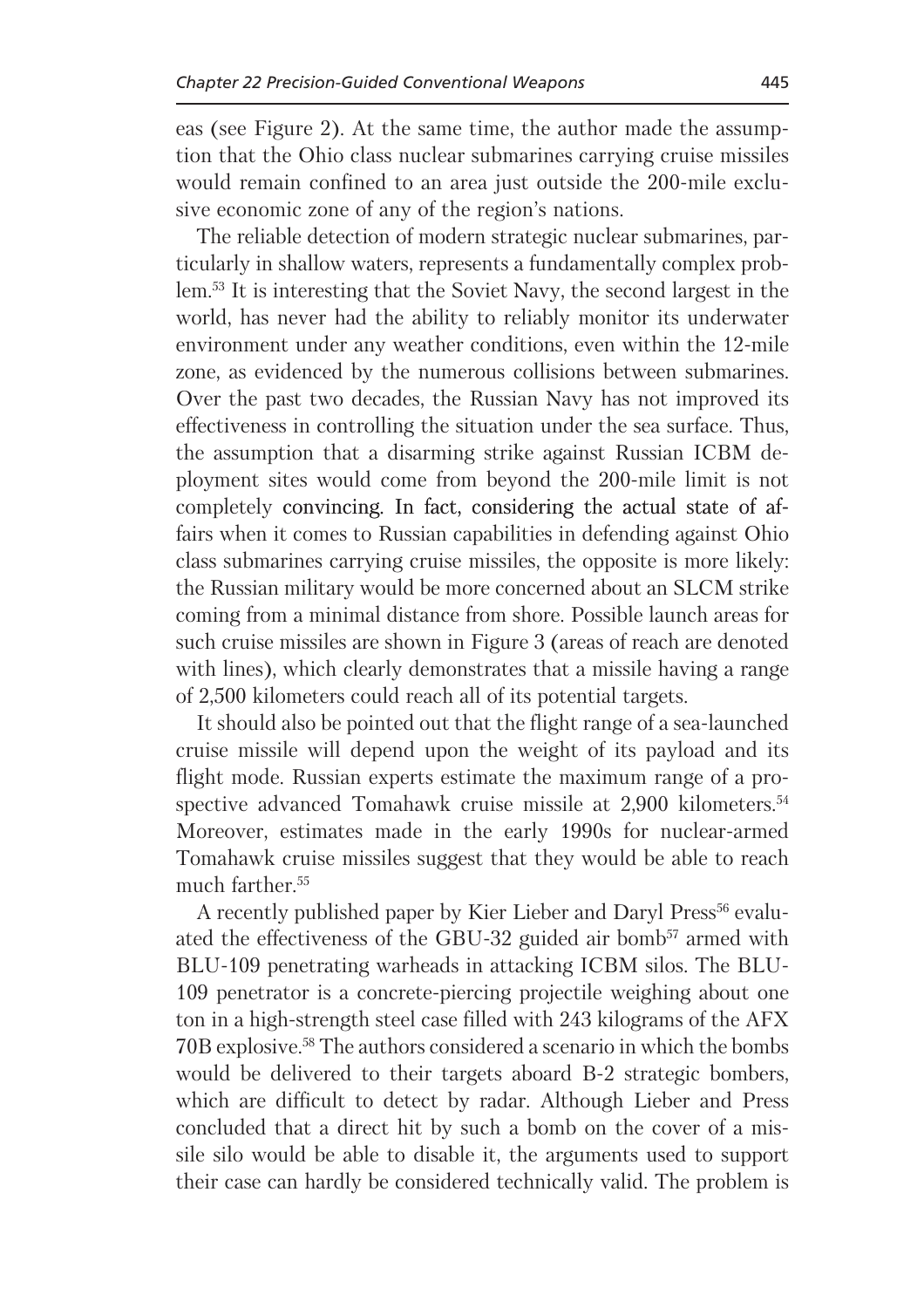that the article attempted to apply criteria that had been previously used to assess the ability of a silo to withstand a certain overpressure of a blast wave created by a nuclear explosion, where the shock wave in calculating the durability of a missile silo could be approximated as a flat wave. In contrast to nuclear weapons, conventional weapons would provide only a localized impact on the cover of an ICBM silo. In assessing the potential damage of such conventional attacks, consideration must be given to a more powerful effect than the blast wave: the kinetic impact of the penetrating warhead.<sup>59</sup>

In addition, the authors believe that combined use of an inertial guidance system corrected by GPS satellite navigation signals would allow these air bombs to achieve a circular error probable of approximately five meters. If the GPS signals were subjected to jamming, the accuracy would fall to about 30 meters. Based on this, they concluded that during an attack by a flight of seven or eight B-2 bombers (each of which is able to carry up to eight one-ton bombs). the probability of all 20 ICBM silos being destroyed would at best be 57 percent or less, and in a situation when GPS signals are being jammed, it would be close to zero. It is important to note that this article referred only to the current capabilities of these bombs. The authors failed to note the fact that in recent years the United States has been working to modernize its air bombs by prioritizing both the improvement of resistance to interference with the functioning of the existing guidance systems and the development of new navigation and guidance systems, as well as the introduction of new guidance systems to supplement the use of an inertial guidance system over the last portion of the flight path corrected by GPS signals. Such an additional system might rely on semi-active lasers, thermal imaging, or radar. At the same time, the program has also been challenged to achieve a CEP of under three meters, irrespective of weather conditions or electronic interference. If this goal is achieved, the air bombs could be made much more effective against ICBM silos than the U.S. authors indicated.

## **Controlling the Development** and Deployment of PGWs

Before it expired in December 2009, START I limited the numbers of ICBMs and SLBMs regardless of whether they were armed with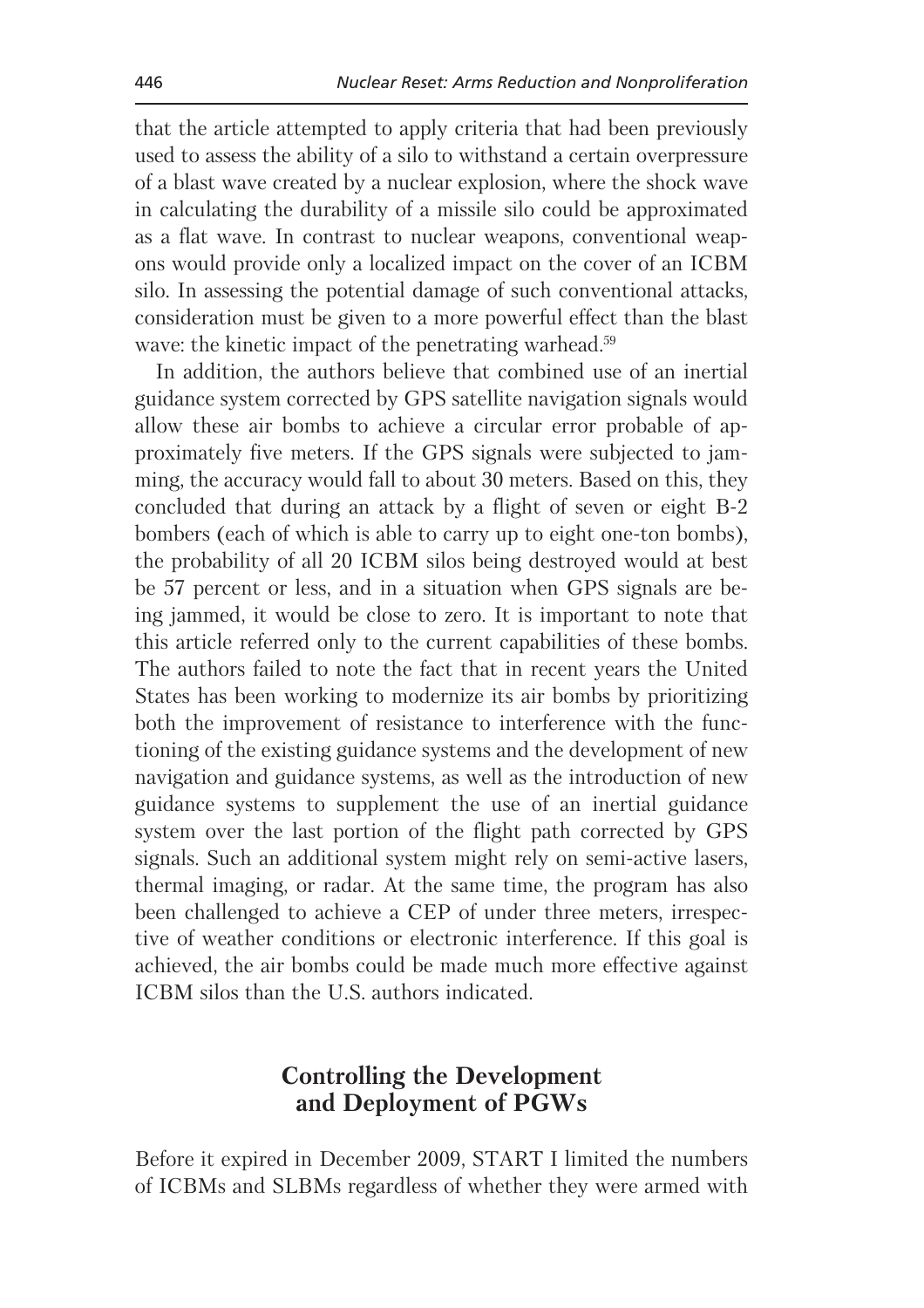

# Figure 2. Potential cruise missile launch areas outside of the 200-mile zone

1 — deployment locations of ICBM silos, 2— locations of mobile ICBMs, 3 — locations of strategic submarine bases, 4 — strategic bomber bases. The grey sectors<br>delineate the reach of Tomahawk cruise missiles launched from O

Source: D. Gormley, "The Path to Deep Nuclear Reductions."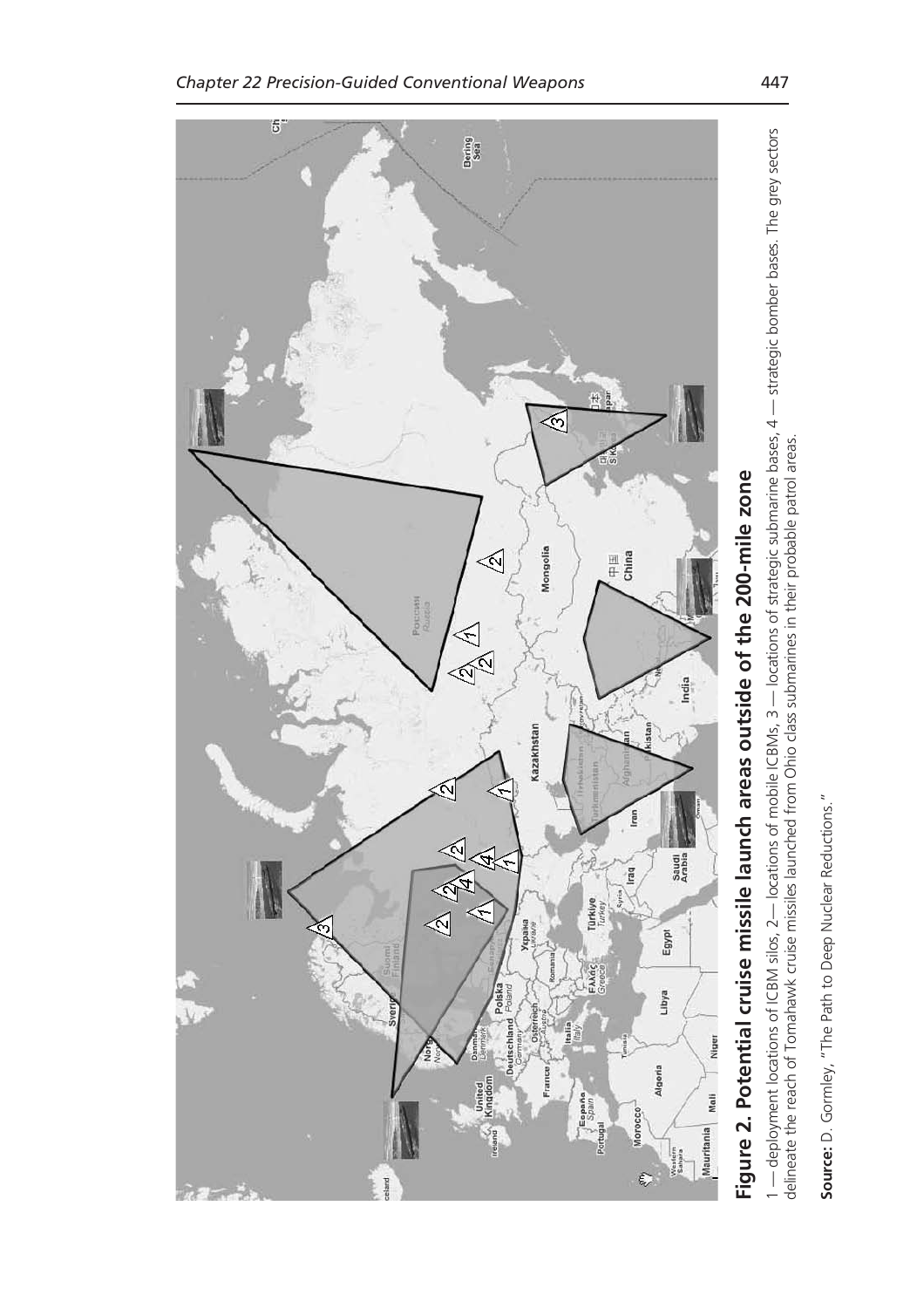

Source: D. Gormley, "The Path to Deep Nuclear Reductions."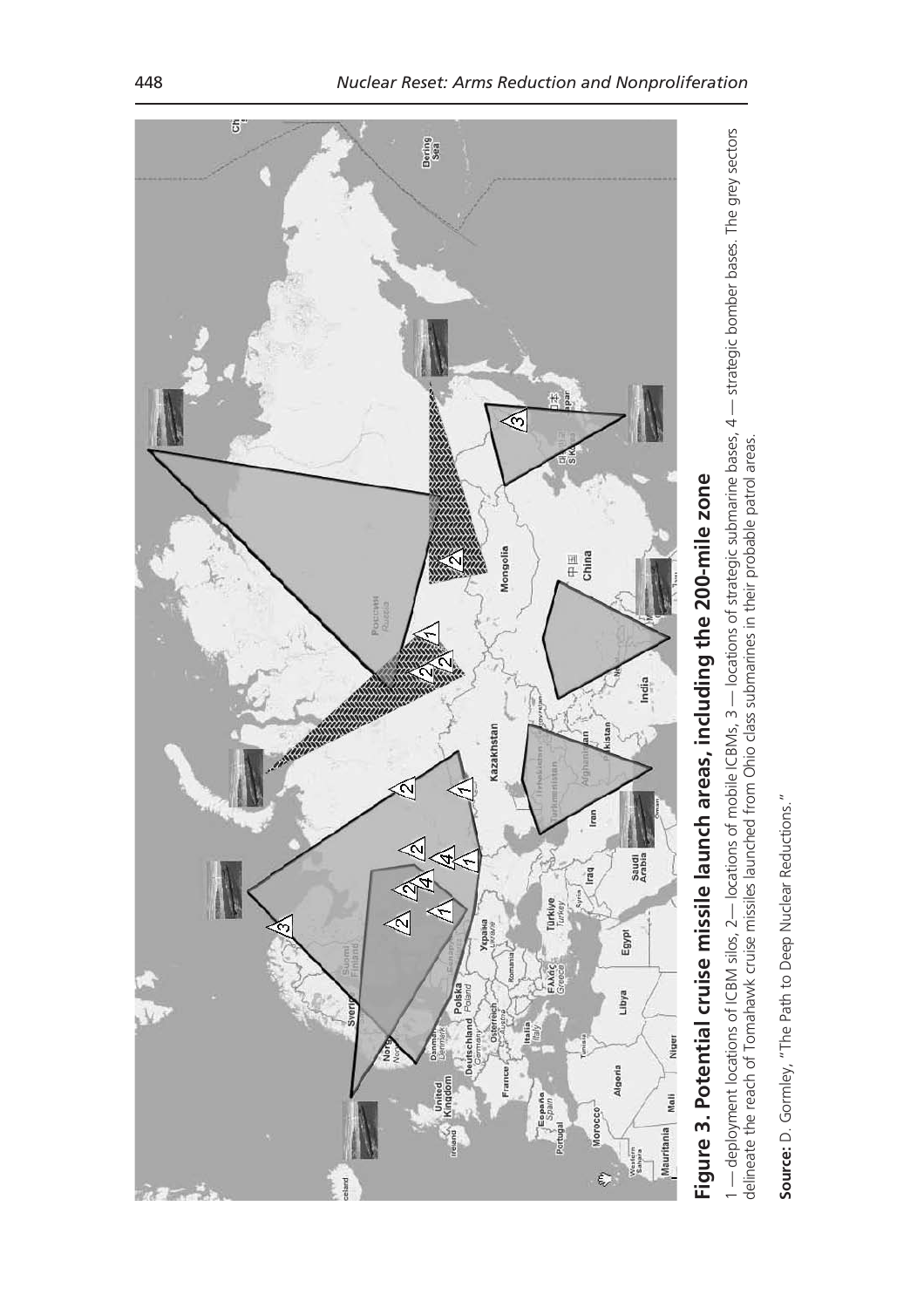conventional or nuclear warheads. Limitations, controls, and inspections applied to strategic weapon delivery vehicles and launchers as well: ICBMs and their launchers, SLBMs and their launchers, including launchers on those strategic submarines that had been refitted to carry long-range SLCMs, and heavy bombers, including those no longer assigned to nuclear missions. $60$ 

The START negotiations also discussed proposals to limit PGWs, although these proposals did not come through. In particular, the Soviet Union in the 1980s (and Russia in the 1990s) suggested to the United States that the patrol areas for submarines armed with ballistic missiles and long-range SLCMs be limited, and that antisubmarine activity be prohibited near submarine bases or within ballistic missile submarine patrol areas.

The problem of the counterforce capabilities of precision-guided weapons came under discussion during the New START negotiations. In the end, the sides agreed to implement the following limitations on strategic weapons:<sup>61</sup>

- 700 for deployed ICBMs, deployed SLBMs, and deployed  $\bullet$ heavy bombers;
- 1,550 for warheads on deployed ICBMs, warheads on de- $\bullet$ ployed SLBMs, and nuclear warheads counted for deployed heavy bombers; and
- 800 for deployed and non-deployed ICBM launchers, de- $\bullet$ ployed and non-deployed SLBM launchers, and deployed and non-deployed heavy bombers.

As follows from the text of the New START Treaty and its Protocol, the Russian side succeeded in counting the ICBMs and SLBMs deployed in non-nuclear configuration against the allowed limits of deployed strategic delivery vehicles, and counting the non-nuclear warheads on such missiles against the allowed limits of deployed strategic warheads. Moreover, the total number of non-deployed ICBM and SLBM launchers and non-deployed nuclear heavy bombers is not to exceed 800.

However, analysis of the text of the Treaty reveals a loophole that could help the parties deploy strategic non-nuclear ICBMs and SLBMs with no limits at all. In particular, the definition presented for "non-deployed ICBM launchers" excludes "soft-site launchers," which are defined in the New Treaty as being any land-based, fixed launcher of ICBMs or SLBMs other than a silo launcher.<sup>62</sup>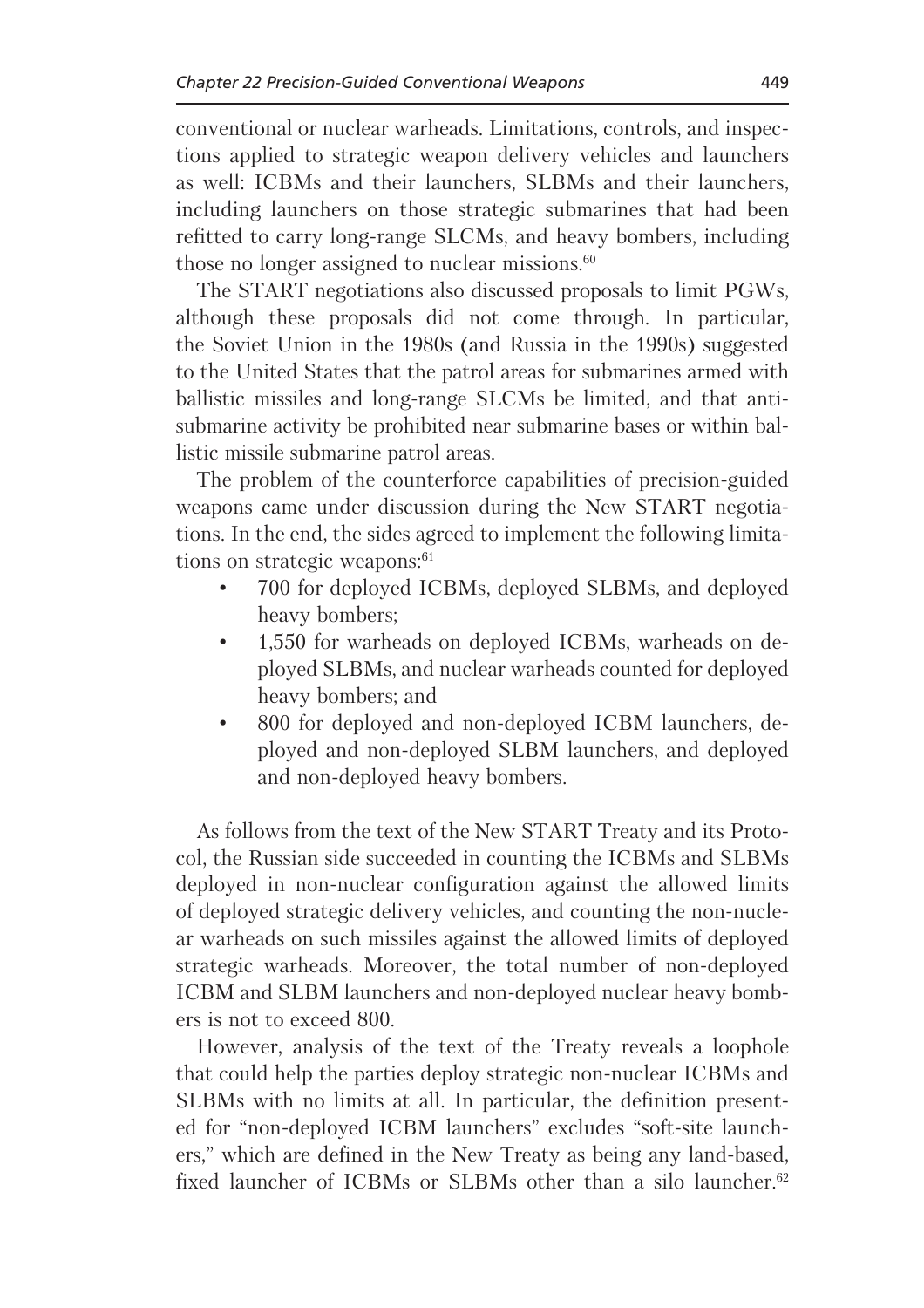At the same time, soft-site launchers are not to be counted against the numbers of deployed launchers, and this puts them outside of the Treaty's restrictions. START I expressly prohibited deploying ICBMs at soft sites, which had been a barrier to U.S. Air Force plans to deploy conventionally armed ICBMs.<sup>63</sup> This is now possible under the New START Treaty.

Although the New Treaty addresses strategic nuclear submarines refitted to carry long-range SLCMs, it also provides unobtrusive procedures that would allow converted submarines to be excluded from the overall count.<sup>64</sup> Moreover, under the New Treaty, individual SLBM launchers, converted in a way that precludes their use as SLBM launchers, may also be excluded from the count.<sup>65</sup>

In contrast to ICBMs and SLBMs, heavy bombers equipped for non-nuclear armaments will not be counted against the total. New simplified procedures have been introduced for converting B1-B heavy bombers (which had been removed from nuclear missions within the framework of the January 2002 U.S. Nuclear Posture Review) into "non-nuclear" bombers.<sup>66</sup> Under the new nuclear posture, a substantial portion of the 76 B-52H strategic nuclear bombers will also be converted into heavy bombers equipped for nonnuclear armaments.<sup>67</sup>

Although the New START Treaty's restrictions on strategic conventional armaments are less rigid than its predecessor's, it is worth noting that its verification system still continues to cover such armaments even after they have been removed from the count. In particular, the system provides for Type Two inspections of ballistic missile submarines that have been refitted to carry long-range SLCMs in order to ensure that the launchers on these submarines have not been reconverted and continue to be incapable of launching SLBMs.<sup>68</sup> Inspections have also been stipulated for heavy bombers equipped for non-nuclear armaments, for similar reasons.

The constructive approach taken by the two sides in preparing the New START Treaty provides grounds to believe that the dialogue begun will not merely end with the signing of the Treaty, but will turn out to be the prelude to substantive discussions on the ways to achieve *real* cuts, rather than just reductions "on paper." The previous U.S. administration, in contrast to the current administration. avoided all discussion on the subject. If such a dialogue should ever begin in depth, it would inevitably include discussions not only on nuclear strategic offensive arms but also on such matters as the problem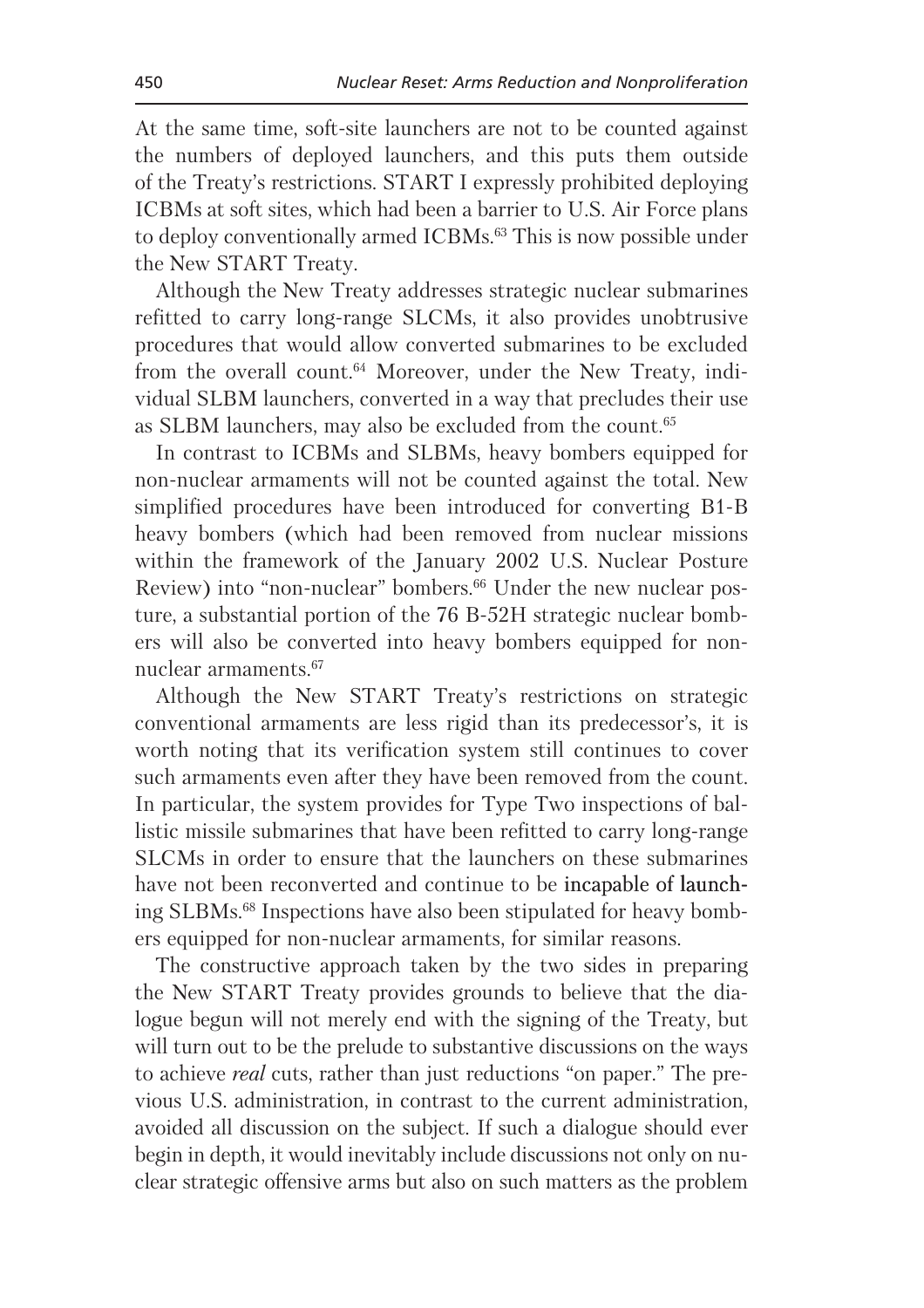of ballistic missile defenses, precision-guided weapons, and non-strategic nuclear weapons, as well; in other words, all of the factors that define strategic stability will have to be taken into account.<sup>69</sup>

Which measures to restrict counterforce capabilities of PGWs should be taken at the next stage of negotiations? First of all, it would be important to introduce limits on the numerical parameters and types of deployments allowed for precision-guided weapons, including those that had previously remained outside existing control procedures. For example, it would be possible to prohibit stationing attack aircraft within the borders of the new NATO members. Similar commitments could be undertaken by Russia in respect to its own allies in the Collective Security Treaty Organization (CSTO) and the Commonwealth of Independent States (CIS). It would also be important to limit the patrol areas of submarines carrying cruise missiles to preclude deployment by the United States and Russia of a significant portion of their submarine fleets near the territory of the other country. A measure such as this could also help to resolve the other issues that Russia had previously raised during arms reduction negotiations, such as prohibiting clandestine anti-submarine operations in ballistic missile submarine deployment and patrol areas and preventing collisions between nuclear submarines. Measures such as these would be able to alleviate Russia's near-term concerns substantially and open the way to deeper cuts in nuclear arsenals.

### **NOTES**

- $\mathbf{1}$ The technical military literature usually defines "precision-guided weapons" as guided weapons that can disable a target, as a rule with one warhead. This definition can apply to a rather broad range of weapon types, from weapons weighing only a few grams to multi-ton guided bombs and intercontinental ballistic missiles. Within the context of the present Chapter, PGW is considered as applying to the types of guided weapons and their delivery systems that can now and could in the future threaten silo-based ICBMs, which are considered the "backbone" of the Russian Federation's Strategic Nuclear Forces.
- 2 Yevgeny Miasnikov, "Precision-Guided Weapons and Strategic Balance," The Center for Arms Control, Energy and Environmental Studies at the Moscow Institute of Physics and Technology (MIPT), (November 2000): P. 43, http://www.armscontrol.ru/start/publications/vto1100. htm; Yevgeny Miasnikov, "The Counterforce Potential of Precision-Guided Weapons," in Nuclear Proliferation. New Technology, Weapons,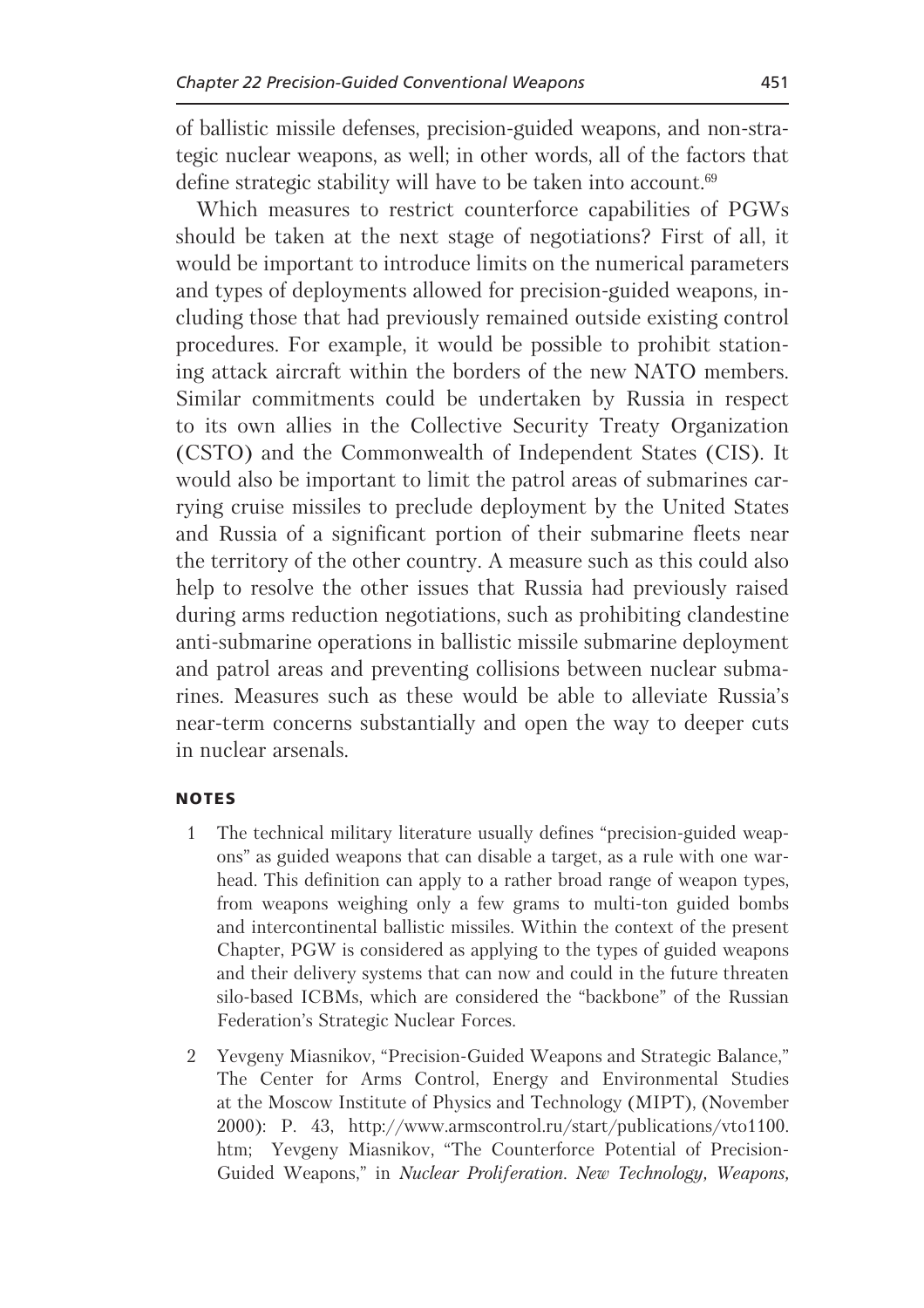Treaties, ed. A. Arbatov and V. Dvorkin, Carnegie Moscow Center (Moscow: The Russian Political Encyclopedia, [ROSSPEN], 2009), PP. 84-103.

- 3 "The Status and Development Outlook of U.S. Nuclear Forces," Zarubezh. voen. obozrenie, no. 4 (2002): PP. 2-20.
- Gen. James E. Cartwright, Commander, U.S. Strategic Command,  $\overline{4}$ Statement Before the Senate Armed Services Committee Strategic Forces Subcommittee on Strategic Forces and Nuclear Weapons Issues in Review of the Defense Authorization Request for Fiscal Year 2006, Apr. 4, 2005.
- For example, see: V.Yu. Volkovitsky, "Screening Strategic Nuclear  $5^{\circ}$ Forces – Paramount Objective for the Air Forces, Part 2," Vozdush.-kosm. oborona, no. 1 (January-February 2010); Mikhail Volzhensky, "BMD: Disguised for Defenses, Created to Attack," Izvestia, May 28, 2007.
- Amy F. Woolf, Conventional Warheads For Long-range Ballistic Missiles: 6 Background and Issues for Congress, CRS Report RL33067, Jan. 26, 2009.
- Quadrennial Defense Review Report, U.S. Department of Defense,  $\overline{7}$ February 2010, P. 33.
- *Nuclear Posture Review Report, April 2010, http://www.defense.gov/npr/* 8 docs/2010%20Nuclear%20Posture%20Review%20Report.pdf.
- Sergei Karaganov, "One Cannot Take on Trust We Need a Treaty," 9 Voen.-promyshl. kurier, no. 1 (Jan. 13-19, 2010): P. 9; L.G. Ivashov, "The Nuclear Bomb Returns to the Political Arena," Nezavisimaya Gazeta, June 2, 2009.
- V.Yu. Volkovitsky, "Screening Strategic Nuclear Forces Paramount  $10<sup>1</sup>$ Objective for the Air Forces, Part 1," Vozdush.-kosm. oborona, no. 6 (November-December 2009).
- Miasnikov, "The Counterforce Potential." 11
- Cartwright, Statement Before the Senate Armed Services Committee, Apr. 12 4, 2005.
- 13 Woolf, Conventional Warheads.
- Elaine Grossman, "U.S. General: Precise Long-range Missiles May Enable  $14$ Big Nuclear Cuts," Inside the Pentagon, Apr. 28, 2005.
- $15<sup>15</sup>$ Ibid.
- Hans M. Kristensen, "U.S. Strategic War Planning After 9/11,"  $16$ Nonproliferation Review vol. 14, no 2 (July 2007): PP. 374-390.
- Quadrennial Defense Review Report, February 2010, P. 33. 17
- 18 Elaine Grossman, "Chilton Shifts Prompt Strike Priority to the Air Force," Global Security Newswire, Sept. 3, 2008.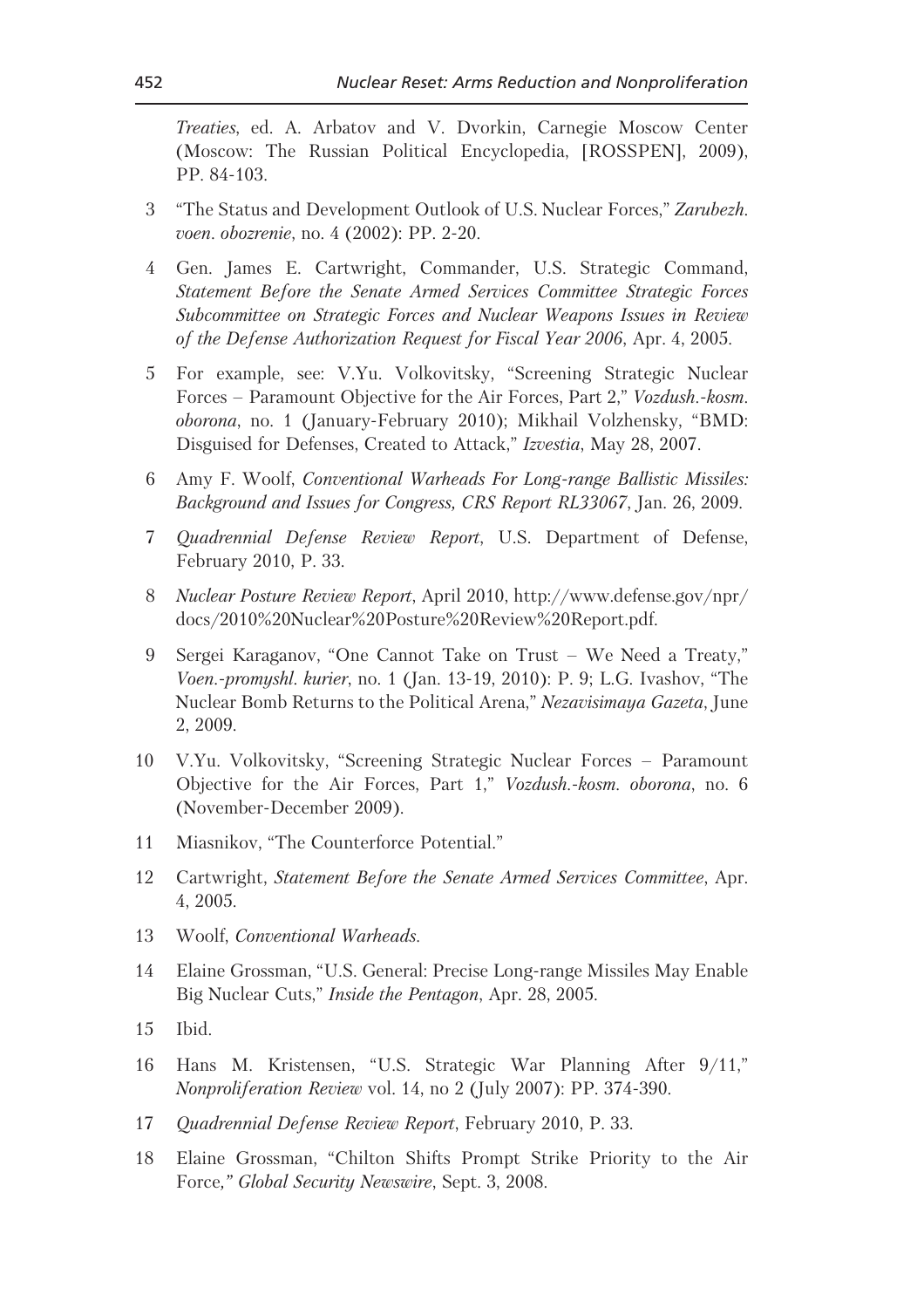- Woolf, Conventional Warheads. 19
- 20 Ibid.
- The throw-weights of the Trident II and the MX are 2.8 tons and 3.95 21 tons, respectively.
- 22 Maj. Jason E. Seyer, "Adding the Conventional Strike Missile to the US's Deterrence Toolkit," *High Frontier* vol. 5, no. 2 (2009): PP. 28-35.
- 23 Ibid.
- 24 Elaine M. Grossman, "Cost to Test U.S. Global Strike Missile Could Reach \$500 Million," Global Security Newswire, March 15, 2010.
- 25 Peter B. Teets, Under secretary of the Air Force, Report to Congress on the "Concept of Operations" for the Common Aero Vehicle. Submitted in response to Congressional Reporting Requirements, Feb. 24, 2004, P.2.
- Michael C. Sirak, "Game Changer," Air Force Magazine, September 2009. 26 PP. 30-38.
- Department of Defense Fiscal Year (FY) 2011 President's Budget, Office 27 of Secretary of Defense, Justification Book volume 3, RDT&E Defense-Wide-0400, February 2010, PP. 845-859.
- Sirak, "Game Changer." 28
- Bill Sweetman, "No Place to Hide," Defense Technology International 29 (May 2008): PP. 25-28.
- Department of Defense Fiscal Year (FY) 2011 President's Budget, PP. 845-30 859.
- 31 Woolf, Conventional Warheads.
- 32 Elaine Grossman, "DoD Defends New Sub-Launched Missiles," Inside Defense.com, March 10, 2006.
- 33 Robert S. Norris and Hans M. Kristensen, "U.S. Nuclear Forces, 2005," Bulletin of the Atomic Scientists (January-February 2005): PP. 73-75. It should be noted that the modernized W76 warhead guidance system will be larger, which will keep it from being equipped with nuclear warheads (Elaine Grossman, "More Accurate U.S. Nuclear Trident Faces Controversy," Global Security Newswire, August 17, 2007).
- Woolf, *Conventional Warheads*, 34
- Quadrennial Defense Review Report, U.S. Department of Defense, 35 February 6, 2006, P. 50.
- National Academy of Sciences, Conventional Prompt Global Strike 36 Capability: Letter Report, May 11, 2007; Grossman, "More Accurate U.S. Nuclear Trident."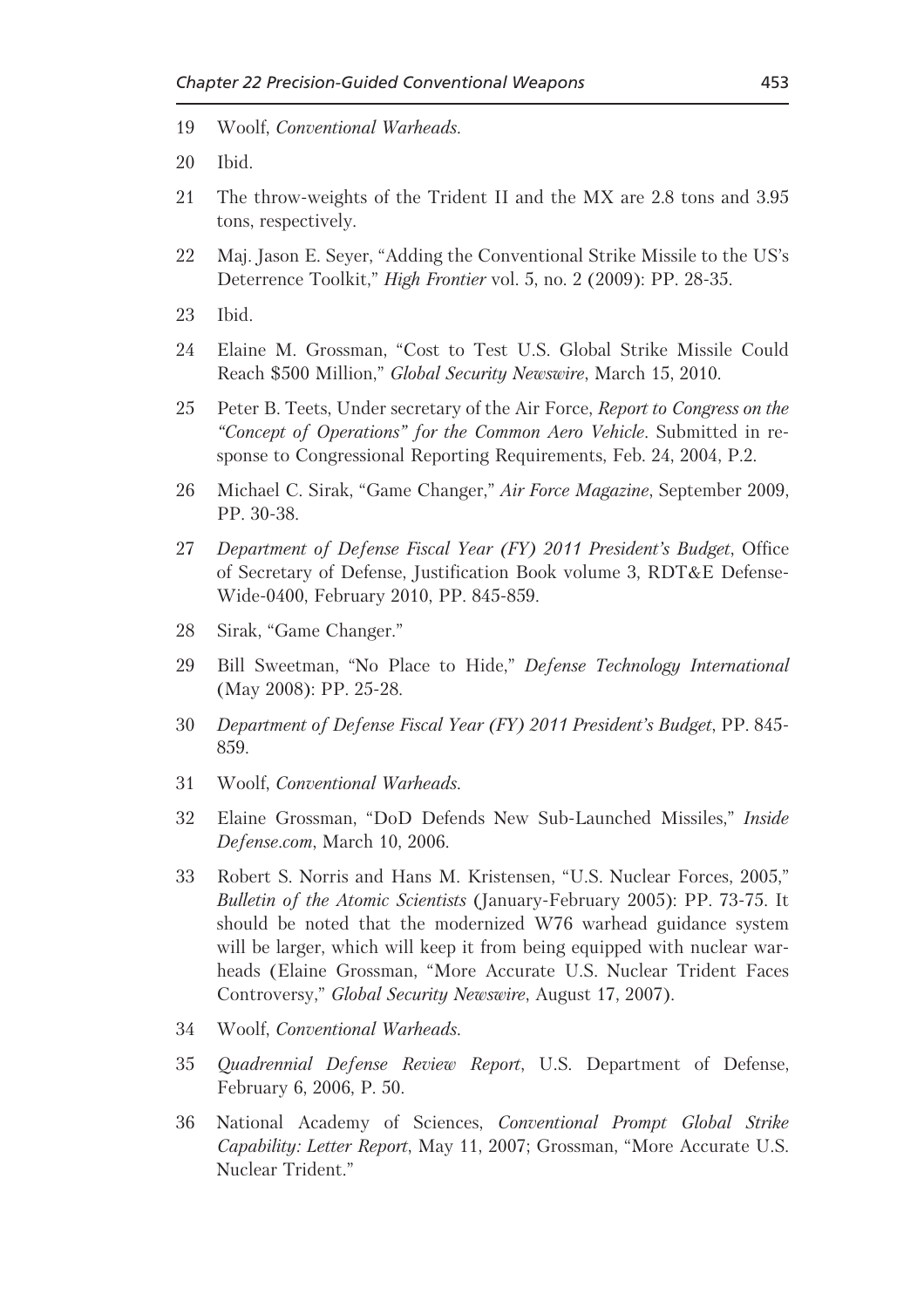- Michael Gordon, "Pentagon Seeks Nonnuclear Tip for Sub Missiles," New 37 York Times, May 29, 2006.
- Grossman, "DoD Defends New Sub-Launched Missiles." 38
- George N. Lewis and Theodore A. Postol, "The Capabilities of Trident 39 Against Russian Silo-Based Missiles: Implications for START III and Beyond," (Paper presented at the meeting "The Future of Russian-US Strategic Arms Reductions: START III and Beyond," Feb. 2-6, 1998).
- For example, see: Miasnikov, "Precision-Guided Weapons." 40
- For example, one U.S. tender invites defense plants to develop a system 41 capable of delivering penetrating ballistic missile warheads to within 10 meters of their targets or better. Moreover, these warheads should have end speeds of 1.2 to 1.8 kilometers per second ("Ballistic Missile") Technology Program Research And Development Announcement," Commerce Business Daily, Dec. 18, 1998).
- Gordon, "Pentagon Seeks Nonnuclear Tip." 42
- Hans M. Kristensen, "Global Strike. A Chronology of Pentagon's New 43 Offensive Strike Plan," Federation of American Scientists, March 15, 2006, P. 39.
- U.S. Conventional Prompt Global Strike: Issues for 2008 and Beyond  $44$ (National Academy of Sciences, 2008).
- Elaine M. Grossman, "U.S. Navy Plans August Test for Conventional 45 Trident-Related Technology," Global Security Newswire, May 21, 2009; Lockheed Martin, "Lockheed Martin-Built Trident II D5 Missile Achieves Record 129 Successful Test Flights In A Row Over 20 Years," press release, Oct. 21, 2009.
- This point was raised by Pentagon Vice Admiral Stanley when he briefed 46 reporters about the new *Quadrennial Defense Review Report*: "DoD News Briefing with Undersecretary Flournoy and Vice Adm. Stanley," Feb. 1, 2010.
- 47 Anatoli Diakov and Yevgeny Miasnikov, "Prompt Global Strike in the U.S. Strategic Forces Development Plans," Center for Arms Control, Energy and Environmental Studies at the Moscow Institute of Physics and Technology (MIPT) (Sept. 14, 2007), http://www.armscontrol.ru/ pubs/pgs.pdf.
- 48 Department of Defense Fiscal Year (FY) 2011 President's Budget, PP. 845-859.
- Department of Defense Fiscal Year (FY) 2009 Budget Estimates, Office 49 of Secretary of Defense, volume 3, RDT&E Defense-Wide, February 2008, PP. 514-518.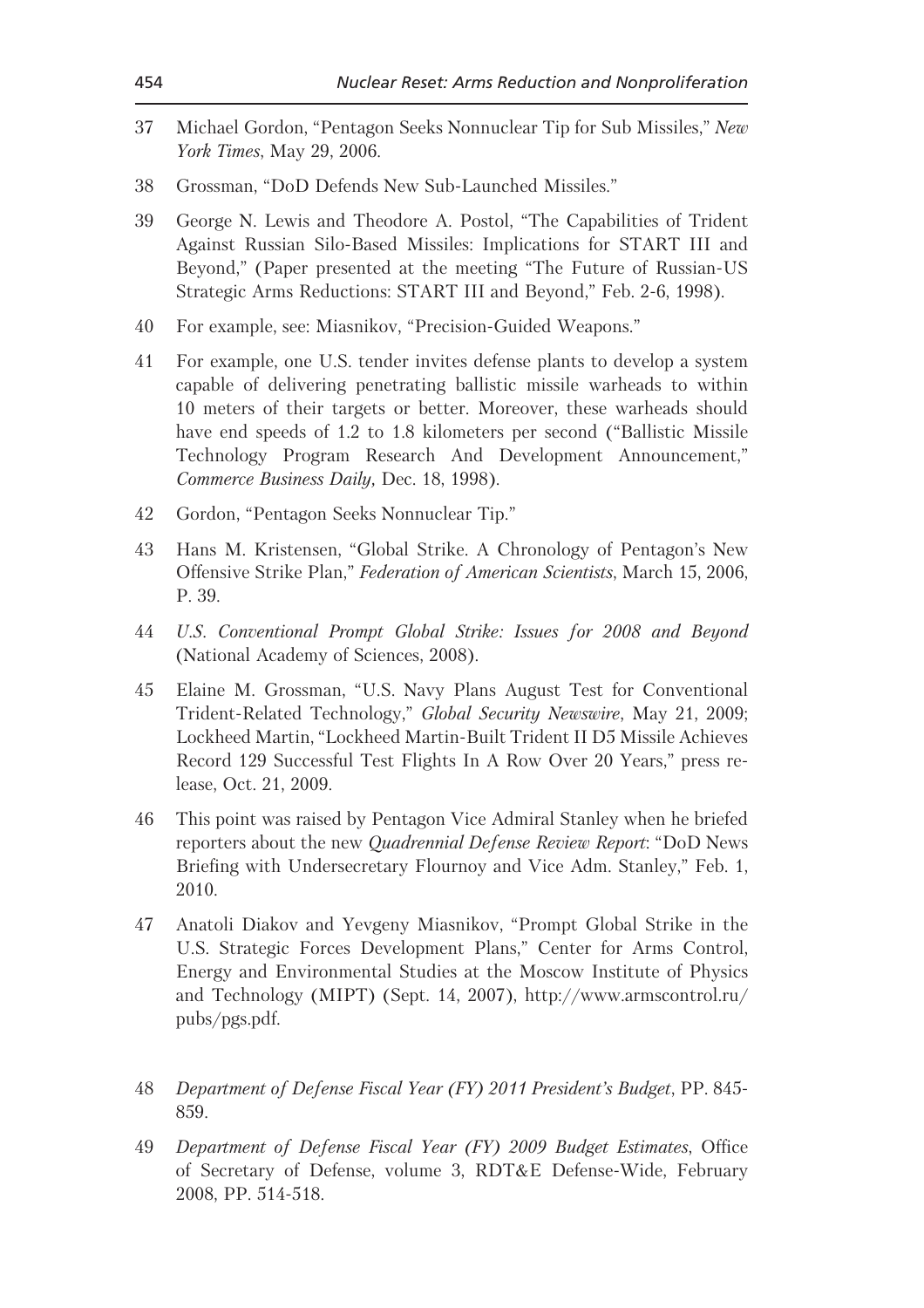- Dennis Gormley, "The Path to Deep Nuclear Reductions. Dealing with 50 American Conventional Superiority," (Proliferation Paper, IFRI Security Studies Center, Fall 2009).
- $51$ Reactive Shaped Charge Liner, Navy SBIR 2008.1 - Topic N08-028, http:// www.navysbir.com/n08 1/N081-028.htm.
- 52 Katie Walter, "Shaped Charges Pierce the Toughest Targets," Science Technology *Review* (June 1998), https://www.llnl.gov/str/ and pdfs/06 98.3.pdf.
- 53 For example, see: Yevgeny Miasnikov, The Future of Russia's Strategic Nuclear Forces: Discussions and Arguments, (Dolgoprudny: The Center for Arms Control, Energy and Environmental Studies at the Moscow Institute of Physics and Technology, 1995), http://www.armscontrol.ru/  $subs/snf/sub1006.htm.$
- I. Shevchenko, "Current Status and Development Outlook of U.S. Naval 54 Sea-Based Cruise Missiles," Zarubezh. voen. obozrenie, no. 8 (2009): PP. 66-73.
- George N. Lewis and Theodore A. Postol, "Long-range Nuclear Cruise" 55 Missiles and Stability," Science and Global Security, vol. 3, nos. 1-2 (June 1992).
- Keir A. Lieber and Daryl G. Press, "The Nukes We Need. Preserving 56 the American Deterrence," Foreign Affairs (November-December, 2009): PP. 39-51, Technical Appendix, http://www.dartmouth.edu/~dpress/ docs/Press FA-2009-Appendix-12-post.pdf.
- 57 It appears that the authors made a typo and were in fact referring to GBU-31 aviation bombs with BLU-109 warheads. The weight of the GBU-32 bombs is only half that of the GBU-31s, and they carry one BLU-110 warhead.
- Yevgeny Miasnikov, "Precision-Guided Weapons." 58
- 59 These assessment methods and their examples are discussed by: Yevgeny Miasnikov, "Precision-Guided Weapons."
- For example, see: Anatoli Diakov and Yevgeny Miasnikov, "The Prompt 60 Global Strike Concept and START I," Nezavisimoe voen. obozrenie, no. 31, (Sept. 14-20, 2007), http://www.armscontrol.ru/pubs/adem-nyo-pgs.htm.
- "Treaty Between the Russian Federation and the United States 61 of America on Measures for the Further Reduction and Limitation of Strategic Offensive Arms," Apr. 8, 2010, Prague, http://www.kremlin. ru/news/7396.
- "Protocol to the Treaty Between the Russian Federation and the United 62 States of America on Measures for the Further Reduction and Limitation of Strategic Offensive Arms," Part One.